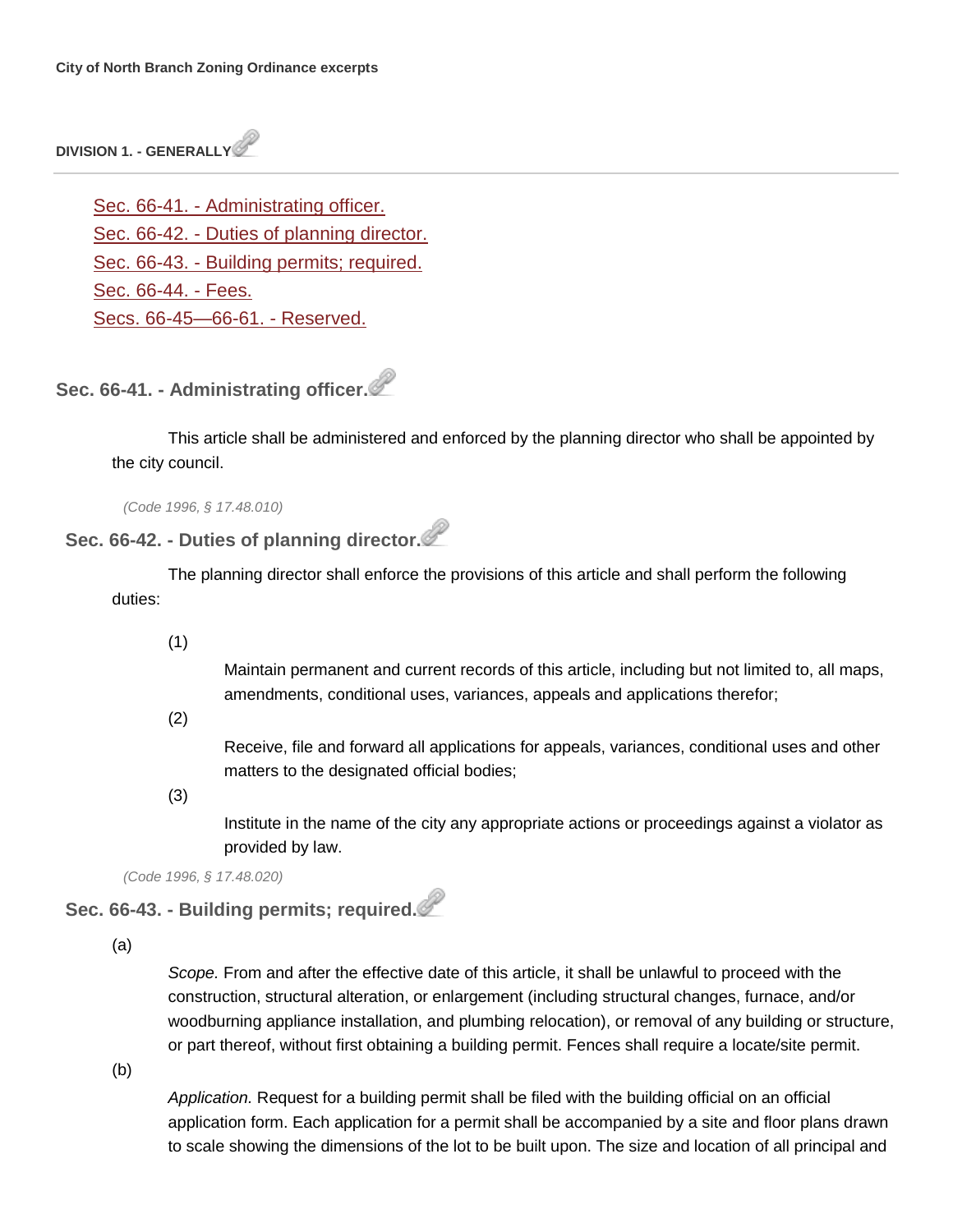accessory buildings and parking areas, and such additional information deemed necessary for the proper review and enforcement of this chapter and any other applicable building codes. The fee for a building permit shall be based upon a fee schedule approved by the city council.

(c)

*Issuance of permit.* The building official shall issue the building permit only when the plans comply with this chapter and other applicable city ordinances.

(d)

*Lapse of building permit.* Whenever within one year after granting a building permit the work as permitted by the permit shall not have been completed, then such permit shall become null and void unless a petition for extension shall be requested in writing and filed with the building official before the expiration of the original building permit.

*(Code 1996, § 17.48.030; Ord. No. 153-10, § 1, 8-9-2010)*

# **Sec. 66-44. - Fees.**

(a)

To defray administrative costs of processing of requests for conditional uses, amendments, variances or appeals, the city council shall set a base fee for application.

(b)

In order to defray the additional cost of processing subdivision applications and developments, all applicants shall pay the total cost of consulting time spent exclusively in producing materials for the applicant's request, and all materials for the request.

(1)

Materials shall include, but not be limited to, maps, graphs, charts, drawings, etc., and all printing or reproduction of same.

(2)

Consulting time shall include any time spent in either researching for or actual production of materials, all inspections for development of public utilities including but not limited to sewer, water, streets and storm sewer, and all costs of any kind which require an outlay by the city, for the direct benefit to the developer.

(3)

The costs associated for engineer, attorney, or consultants will be charged on an actual cost basis. The hourly rate for the consulting time shall be established and made available to the applicant by the planning director prior to production of any materials.

(c)

Fees shall be payable at the time applications are filed with the planning director or city administrator and are not refundable unless application is withdrawn prior to public notice. A deposit to cover consulting time, special materials and related direct expenses, will be established and required by the planning director or city administrator at the time the base fee is paid.

*(Code 1996, § 17.48.040; Ord. No. 153-10, § 1, 8-9-2010)*

**Secs. 66-45—66-61. - Reserved.**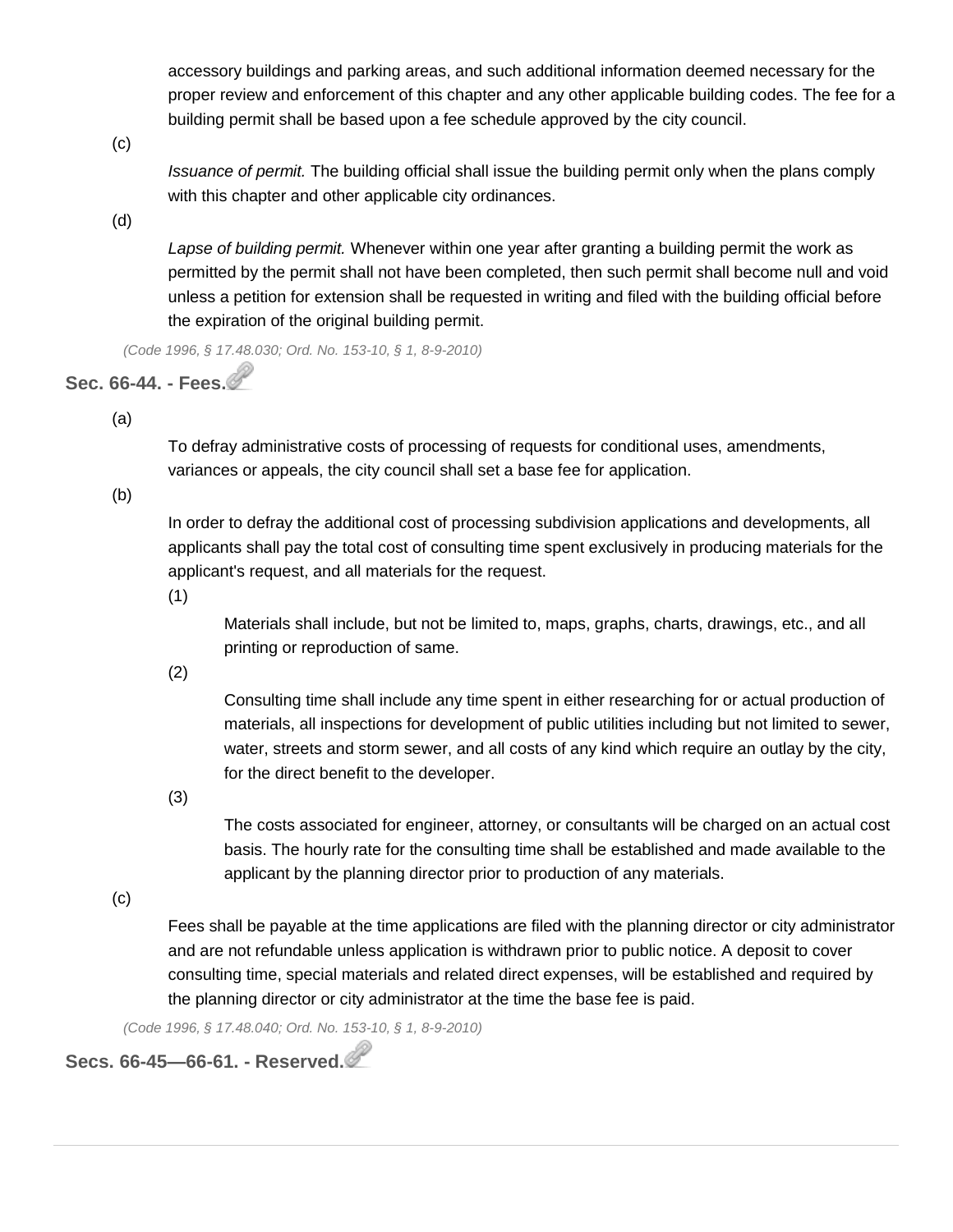- Sec. 66-62. [Planning commission powers and duties.](http://library.municode.com/HTML/14040/level4/COOR_CH66ZO_ARTIIADEN_DIV2VAAPAMCOUSPE.html#COOR_CH66ZO_ARTIIADEN_DIV2VAAPAMCOUSPE_S66-62PLCOPODU)
- [Sec. 66-63. -](http://library.municode.com/HTML/14040/level4/COOR_CH66ZO_ARTIIADEN_DIV2VAAPAMCOUSPE.html#COOR_CH66ZO_ARTIIADEN_DIV2VAAPAMCOUSPE_S66-63PR) Procedure.

Sec. 66-64. - [Findings of fact.](http://library.municode.com/HTML/14040/level4/COOR_CH66ZO_ARTIIADEN_DIV2VAAPAMCOUSPE.html#COOR_CH66ZO_ARTIIADEN_DIV2VAAPAMCOUSPE_S66-64FIFA)

Sec. 66-65. - [Conditions for granting variances.](http://library.municode.com/HTML/14040/level4/COOR_CH66ZO_ARTIIADEN_DIV2VAAPAMCOUSPE.html#COOR_CH66ZO_ARTIIADEN_DIV2VAAPAMCOUSPE_S66-65COGRVA)

Sec. 66-66. - [Conditions on approval.](http://library.municode.com/HTML/14040/level4/COOR_CH66ZO_ARTIIADEN_DIV2VAAPAMCOUSPE.html#COOR_CH66ZO_ARTIIADEN_DIV2VAAPAMCOUSPE_S66-66COAP)

Sec. 66-67. - [Amendments; initiation.](http://library.municode.com/HTML/14040/level4/COOR_CH66ZO_ARTIIADEN_DIV2VAAPAMCOUSPE.html#COOR_CH66ZO_ARTIIADEN_DIV2VAAPAMCOUSPE_S66-67AMIN)

Sec. 66-68. - [Lapse of variance, appeal, or conditional use permit.](http://library.municode.com/HTML/14040/level4/COOR_CH66ZO_ARTIIADEN_DIV2VAAPAMCOUSPE.html#COOR_CH66ZO_ARTIIADEN_DIV2VAAPAMCOUSPE_S66-68LAVAAPCOUSPE)

[Sec. 66-69. -](http://library.municode.com/HTML/14040/level4/COOR_CH66ZO_ARTIIADEN_DIV2VAAPAMCOUSPE.html#COOR_CH66ZO_ARTIIADEN_DIV2VAAPAMCOUSPE_S66-69RE) Reserved.

Sec. 66-70. - [Certified copies, required.](http://library.municode.com/HTML/14040/level4/COOR_CH66ZO_ARTIIADEN_DIV2VAAPAMCOUSPE.html#COOR_CH66ZO_ARTIIADEN_DIV2VAAPAMCOUSPE_S66-70CECORE)

[Secs. 66-71—66-98. -](http://library.municode.com/HTML/14040/level4/COOR_CH66ZO_ARTIIADEN_DIV2VAAPAMCOUSPE.html#COOR_CH66ZO_ARTIIADEN_DIV2VAAPAMCOUSPE_SS66-71--66-98RE) Reserved.

**Sec. 66-62. - Planning commission powers and duties.**

In requests for amendments and conditional use permits, the planning commission shall act in its capacity as the planning commission of the city. In requests for variances and appeals the planning commission shall act as the board of adjustment and appeals. The planning commission acting as itself or as the board of adjustment and appeals shall have the following powers:

(1)

To hear the recommended requests for amendments and conditional use permits consistent with the provisions of this division;

(2)

To hear and decide appeals where it is alleged that there is an error in any order, requirement, decisions or determination made by an administrative official in the enforcement of this division;

(3)

To hear requests for variances from the literal provisions of this chapter in instances where their strict enforcement would cause undue hardship because of circumstances unique to the individual property under consideration.

The planning commission acting as itself or as the board of adjustments and appeals is only advisory, the city council shall either approve or deny all requests.

*(Code 1996, § 17.50.010; Ord. No. 153-10, § 1, 8-9-2010)*

#### **Sec. 66-63. - Procedure.**

(a)

Request for variances, appeals, amendments or conditional use permits, as provided within this division, shall be filed with the planning director on an official application form. Such application shall be accompanied by a fee as outlined in [section](http://library.municode.com/HTML/14040/level4/COOR_CH66ZO_ARTIIADEN_DIV1GE.html#COOR_CH66ZO_ARTIIADEN_DIV1GE_S66-44FE) 66-44 et seq. This fee shall not be refunded. Such application shall also be accompanied by complimentary copies of detailed written and graphic materials fully explaining the proposed request. The planning director shall refer the application,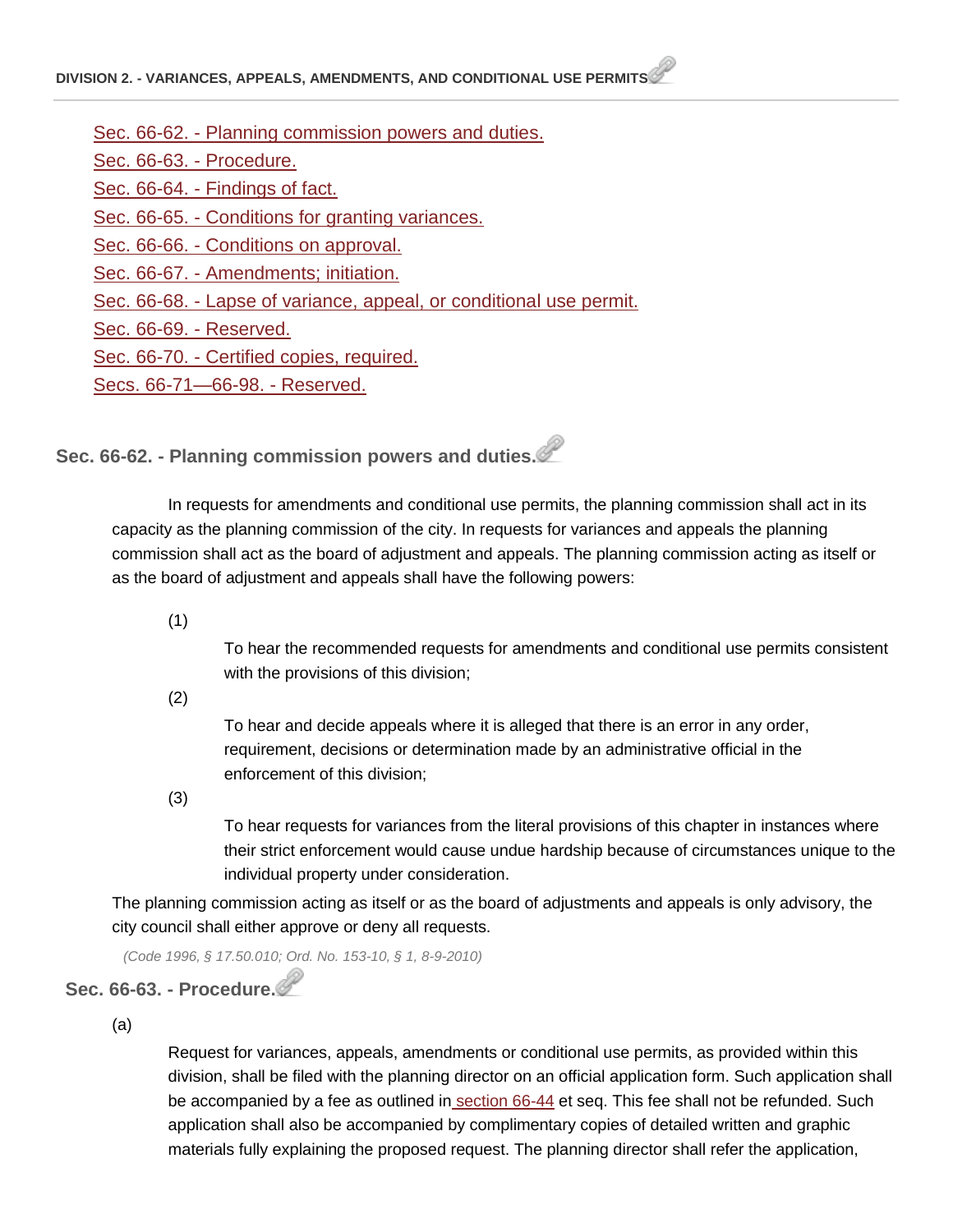along with all related information, to the city planning commission for consideration and a report at least five days before the next regular meeting.

(b)

The planning director, on behalf of the planning commission, shall set a date for a public hearing. Notice of such hearing shall be published in the official newspaper of the municipality at least ten days prior to the date of the hearing. Such notice shall also be mailed not less than ten days prior to all property owners of record according to the county assessment records within 350 feet of the property to which the request related. If the request relates to property located within the SL shoreland management overlay district or FP floodplain management overlay district, the notice shall be mailed to the commissioner of the state department of natural resources or his authorized agent at least ten days prior to such hearings. A copy of the notice and a list of the property owners and addresses to which the notices was sent shall be attested to by the planning director or city administrator and made part of official record. The failure to give mailed notice to individual property owners, or defects in the notice shall not invalidate the proceedings, provided a bona fide attempt to comply with this subdivision has been made.

(c)

The planning commission shall consider the request and hold a public hearing at its next regular meeting unless the filing date falls within 21 days of the meeting, in which case the request would be placed on the agenda and considered at the regular meeting following the next regular meeting. The planning director shall refer the application, along with all related information, to the city planning commission for consideration. The applicant or a representative thereof shall appear before the planning commission in order to answer questions concerning the proposed request.

(d)

The planning commission and city staff shall have the authority to request additional information from the applicant concerning operational factors or to retain expert testimony with the consent and at the expense of the applicant concerning operational factors, said information to be declared necessary to establish performance conditions in relation to all pertinent sections of this chapter.

(e)

Following the public hearing, the planning commission shall make a finding of fact and recommend such actions or conditions relating to the request to the city council. Such recommendations and findings shall be entered in and made a part of the written record of the commission's meeting.

(f)

Upon receiving the report and recommendation of the planning commission, the city council shall place the report and recommendation on the agenda for the next regular meeting. Such reports and recommendations shall be entered in and made part of the permanent written record of the city council meeting.

(g)

Upon receiving the report and recommendation of the planning commission, the city council shall either:

(1)

Approve or disapprove the request as recommended by the planning commission;

(2)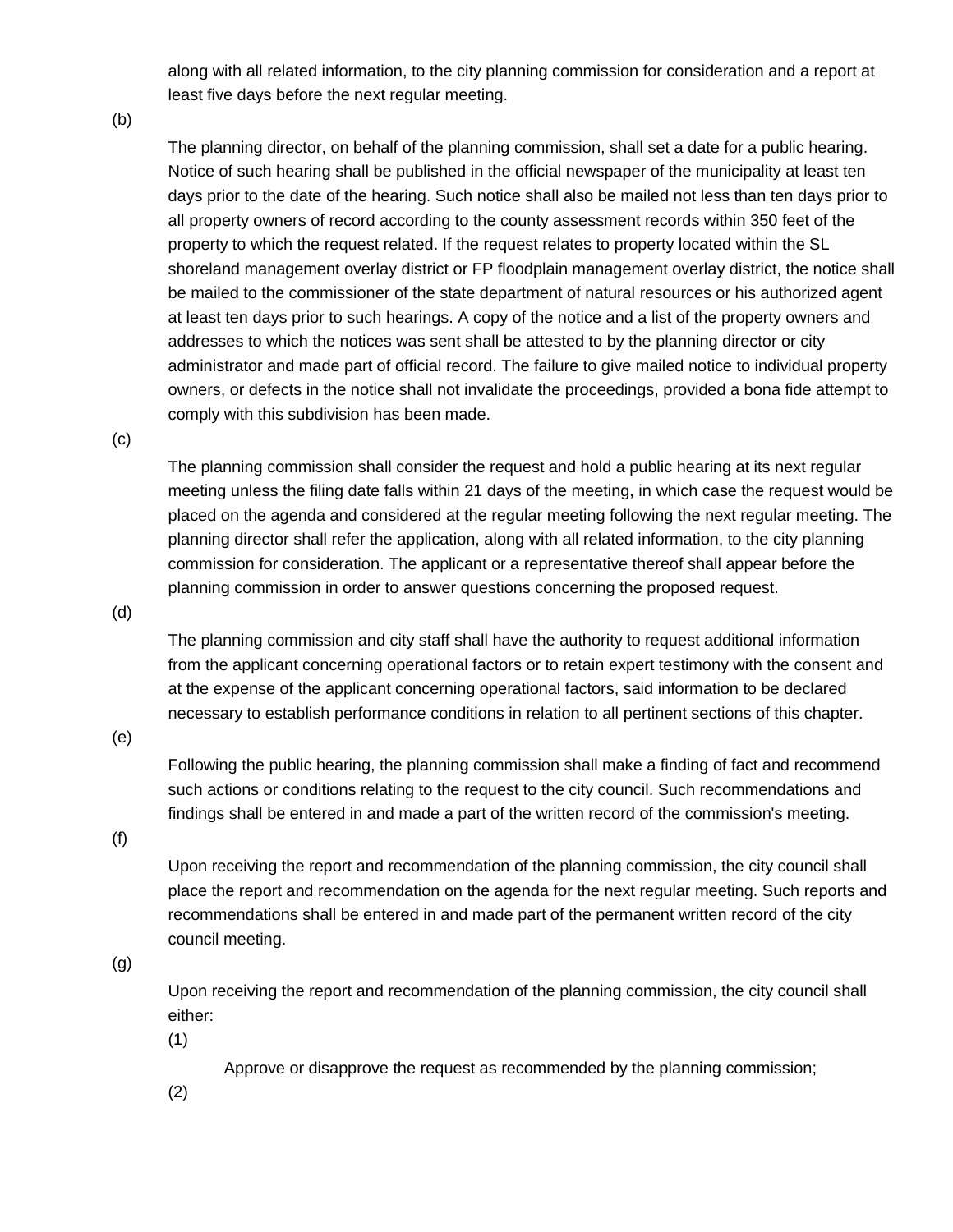Approve or disapprove the recommendation of the planning commission with modifications, alterations or differing conditions. Such modifications, alterations or differing conditions shall be in writing and made part of the city council's records; or

(3)

Refer the recommendation back to the planning commission for further consideration. This procedure shall be followed only one time on a singular action.

Approval of the request shall require passage by super majority vote of the full city council for rezoning from residential to commerical or industrial and comprehensive plan amendments. A majority vote of the city council in attendance is required for all other decisions. The planning director or city administrator shall notify the applicant of the city council's action in writing; and if the action relates to land located within the SL shoreland management overlay district or FP floodplain management overlay district to the commissioner of the state department of natural resources or his authorized representative within ten days of the final decision.

(h)

The decisions of the planning commission shall be advisory to the city council. The decisions of the city council shall be final subject to judicial review.

*(Code 1996, § 17.50.020; Ord. No. 153-10, § 1, 8-9-2010)*

# **Sec. 66-64. - Findings of fact.**

In considering all requests for variances, appeals, amendments or conditional use permits, the planning commission acting as itself or acting as the board of adjustment and appeals, and the city council shall make a finding of fact. Its judgment shall be based upon, but not limited to, the following factors:

(1) Relationship to the city's comprehensive plan; (2) The geographical area involved; (3) The character of the surrounding area; (4) The availability and design capacities of existing or proposed utilities; (5) Whether such a request will tend to or actually depreciate the surrounding area; (6) Whether the request will place an undue financial burden on the city; (7) Whether the request will impair an adequate supply of light and air to adjacent property; (8) Whether the request will unreasonably increase the congestion in the public right-of-way; (9) Whether the request will increase the danger of fire or endanger the public safety; (10) Whether the request is consistent with the spirit and intent of this division.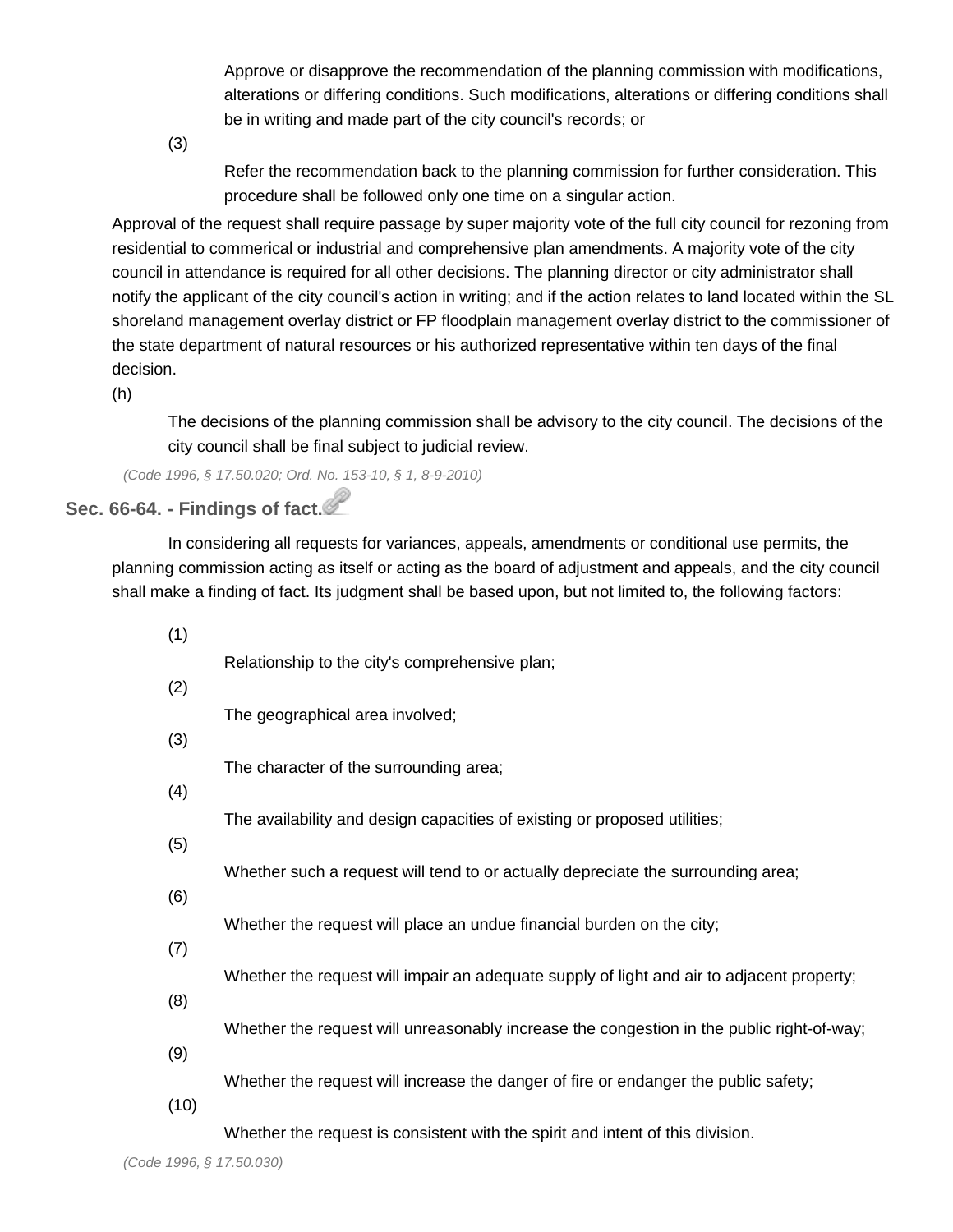**Sec. 66-65. - Conditions for granting variances.**

(a)

The planning commission and the city council may not permit as a variance any use that is not permitted under this division for property in the zone where the affected person's land is located. A variance may be granted only when there exists a noneconomic hardship in the reasonable use of a specific parcel of property. A noneconomic hardship shall exist when by some reason of:

(1)

Narrowness, shallowness or shape of a specific parcel of property or a lot existing and of record upon the effective date of this division; or

(2)

Exceptional topographic or water conditions of a specific parcel of land or lot;

(3)

The strict application of the provisions of this division would result in exceptional difficulties in developing the property in a legally permissible manner.

(b)

The board of adjustment and appeals, the city council acting as the board of adjustment and appeals, may impose conditions in granting the variance to insure compliance and to protect adjacent properties.

*(Code 1996, § 17.50.040; Ord. No. 153-10, § 1, 8-9-2010)*

# **Sec. 66-66. - Conditions on approval.**

(a)

In approving requests for variances, appeals, amendments or conditional use permits, the planning commission acting as itself or acting as the board of adjustment and appeals, and the city council may require certain conditions upon approval of the request. Such conditions for approval may include the following, when applicable:

(1)

The land area and setback requirements of the property containing such a use or activity shall be the minimum established for the district;

(2)

When abutting a residential use in a residential district, the property shall be screened and landscaped in compliance with [section](http://library.municode.com/HTML/14040/level3/COOR_CH66ZO_ARTXFESCLA.html#COOR_CH66ZO_ARTXFESCLA_S66-970PU) 66-970 et seq.;

(3)

Where applicable, all city, state and federal laws, regulations and ordinances shall be complied with and all necessary permits secured;

(4)

All signs shall be in compliance with [section](http://library.municode.com/HTML/14040/level3/COOR_CH66ZO_ARTVISI.html#COOR_CH66ZO_ARTVISI_S66-821PU) 66-821 et seq. and shall not adversely impact adjoining or surrounding residential uses;

(5)

Adequate off-street parking and loading shall be provided in accordance with [section](http://library.municode.com/HTML/14040/level3/COOR_CH66ZO_ARTVIIOREPALO.html#COOR_CH66ZO_ARTVIIOREPALO_S66-848PU) 66-848 et seq. Such parking and loading shall be screened and landscaped from abutting residential uses in compliance with [section](http://library.municode.com/HTML/14040/level3/COOR_CH66ZO_ARTXFESCLA.html#COOR_CH66ZO_ARTXFESCLA_S66-970PU) 66-970 et seq.;

(6)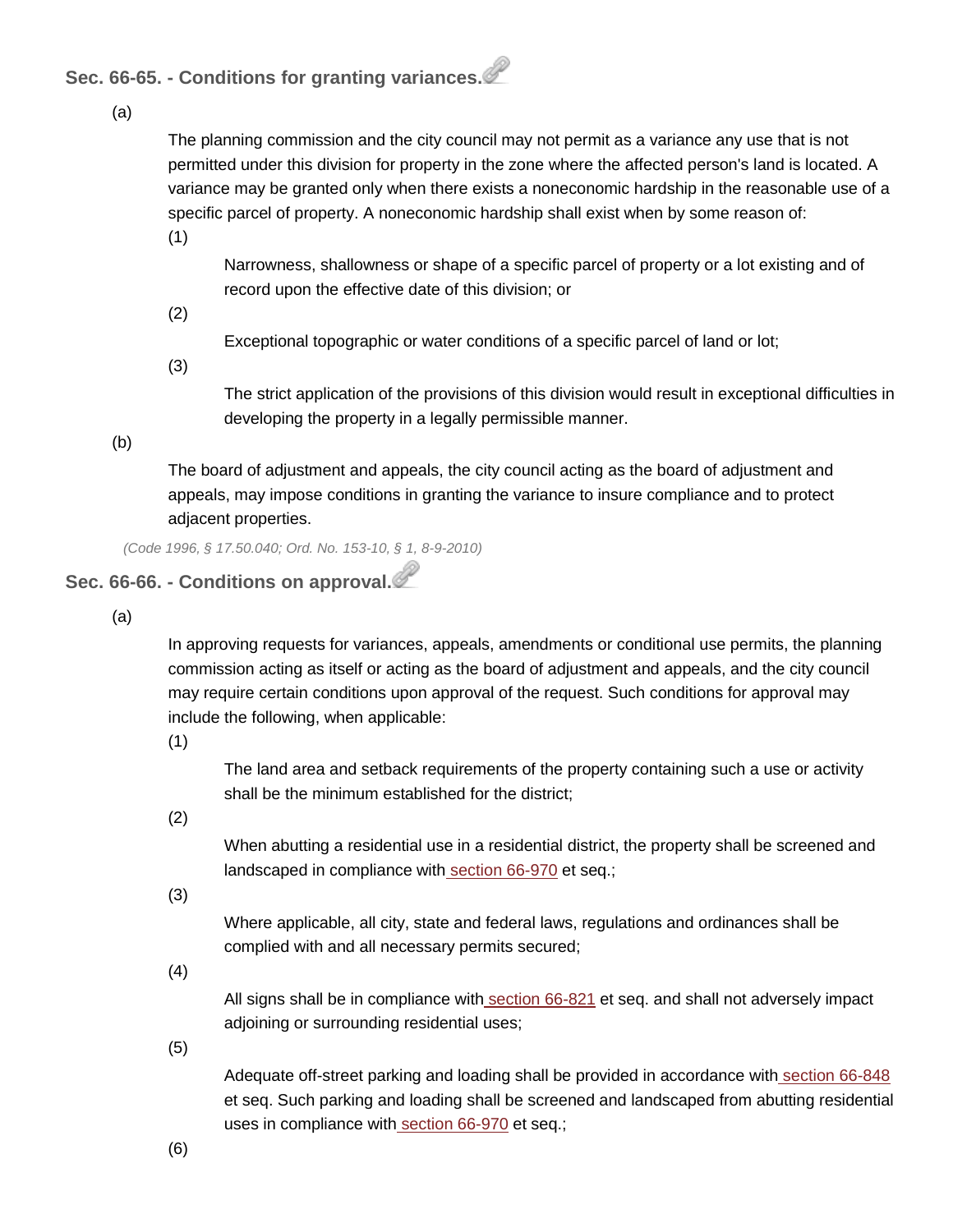The proposed water, sewer and other utilities shall be capable of accommodating the proposed use;

(7)

The street serving the use or activity is of sufficient design to accommodate the proposed use or activity, and such use or activity shall not generate such additional traffic to create a nuisance or hazard to existing traffic or to surrounding land uses;

(8)

All access roads, driveways, parking areas, and outside storage, service, or sales areas shall be surfaced or grassed to control dust and drainage;

(9)

All open and outdoor storage, sales and service areas shall be screened from view from the public streets and from abutting residential uses or districts;

(10)

All lighting shall be designed as to have no direct source of light visible from adjacent residential areas or from the public streets;

(11)

The use or activity shall be properly drained to control surface water runoff;

(12)

The architectural appearance and functional plan of the building and site shall not be so dissimilar to the existing buildings or area as to cause impairment in property values or constitute a blighting influence;

(13)

Where structures combine residential and nonresidential uses, such uses shall be separated and provided with individual outside access, and the uses shall not conflict in any manner.

(b)

All conditions pertaining to a specific request are subject to change when the planning commission or city council, upon investigation, finds that the community safety, health, welfare and public betterment can be served as well or better by modifying the conditions.

*(Code 1996, § 17.50.050)*

# **Sec. 66-67. - Amendments; initiation.**

The city council or planning commission may, upon their own motion, initiate a request to amend the text or the district boundaries of this division. Any person owning real estate within the city may initiate a request to amend the district boundaries and text of this division so as to affect the said real estate. All amendment requests must first be reviewed by the planning commission.

*(Code 1996, § 17.50.060)*

**Sec. 66-68. - Lapse of variance, appeal, or conditional use permit.**

Whenever, within one year after granting a variance, appeal or conditional use permit, the work as permitted by the variance, appeal or conditional use permit shall not have been completed, then such variance, appeal or conditional use permit shall become null and void unless a petition for extension of time in which to complete the work has been granted by the city council. Such extension shall be requested in writing and filed with the planning director at least 30 days before the expiration of the original variance, appeal or conditional use permit. There shall be no charge for the filing of such petition. The request for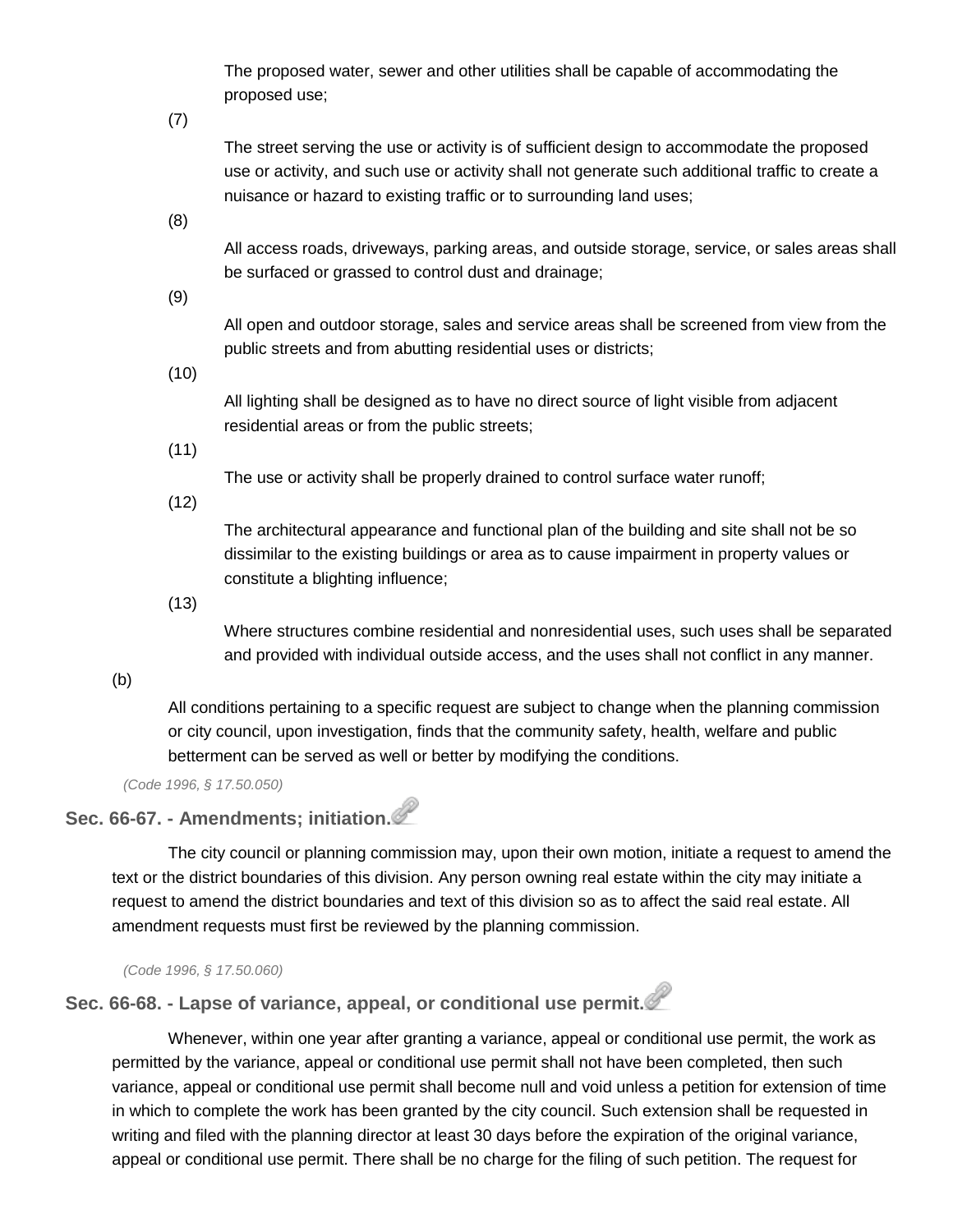extension shall state facts showing a good faith attempt to complete the work permitted in the variance, appeal or conditional use permit. Such petition shall be presented to the planning commission for a recommendation to and a decision by the city council. Such extension shall be allowed only once on a singular action.

*(Code 1996, § 17.50.070)*

# **Sec. 66-69. - Reserved.**

*Editor's note—*

Ord. No. 153-10, § 1, adopted August 9, 2010, repealed § [66-69,](http://library.municode.com/HTML/14040/level4/COOR_CH66ZO_ARTIIADEN_DIV2VAAPAMCOUSPE.html#COOR_CH66ZO_ARTIIADEN_DIV2VAAPAMCOUSPE_S66-69RE) which pertained to performance bond and derived from Code 1996, § 17.50.080.

### **Sec. 66-70. - Certified copies, required.**

A certified copy of every ordinance, resolution, map, regulation or amendment of this division shall be filed with the recorder's office of the county. Ordinances, resolutions, maps, regulations or amendments so filed pursuant to this section do not constitute encumbrances on real property.

*(Code 1996, § 17.50.090)*

**Secs. 66-71—66-98. - Reserved.**

#### **DIVISION 14. - I-1 LIGHT INDUSTRIAL/OFFICE DISTRICT**

| Sec. 66-595. - Purpose.                                          |
|------------------------------------------------------------------|
| Sec. 66-596. - Permitted uses.                                   |
| Sec. 66-597. - Accessory uses.                                   |
| Sec. 66-598. - Conditional uses.                                 |
| Sec. 66-599. - Area and bulk regulations.                        |
| Sec. 66-600. - Fencing, screening, and landscaping requirements. |
| Sec. 66-601. - Required parking.                                 |
| Sec. 66-602. - Performance standards.                            |
| Sec. 66-603. - Design standards.                                 |
| Secs. 66-604-66-624. - Reserved.                                 |
|                                                                  |

**Sec. 66-595. - Purpose.**

The purpose of the I-1 light industrial/office district is to establish and preserve areas for light industrial and office use that blend in with the surroundings, minimizes impact to surrounding land uses, and provide an employment center for the city.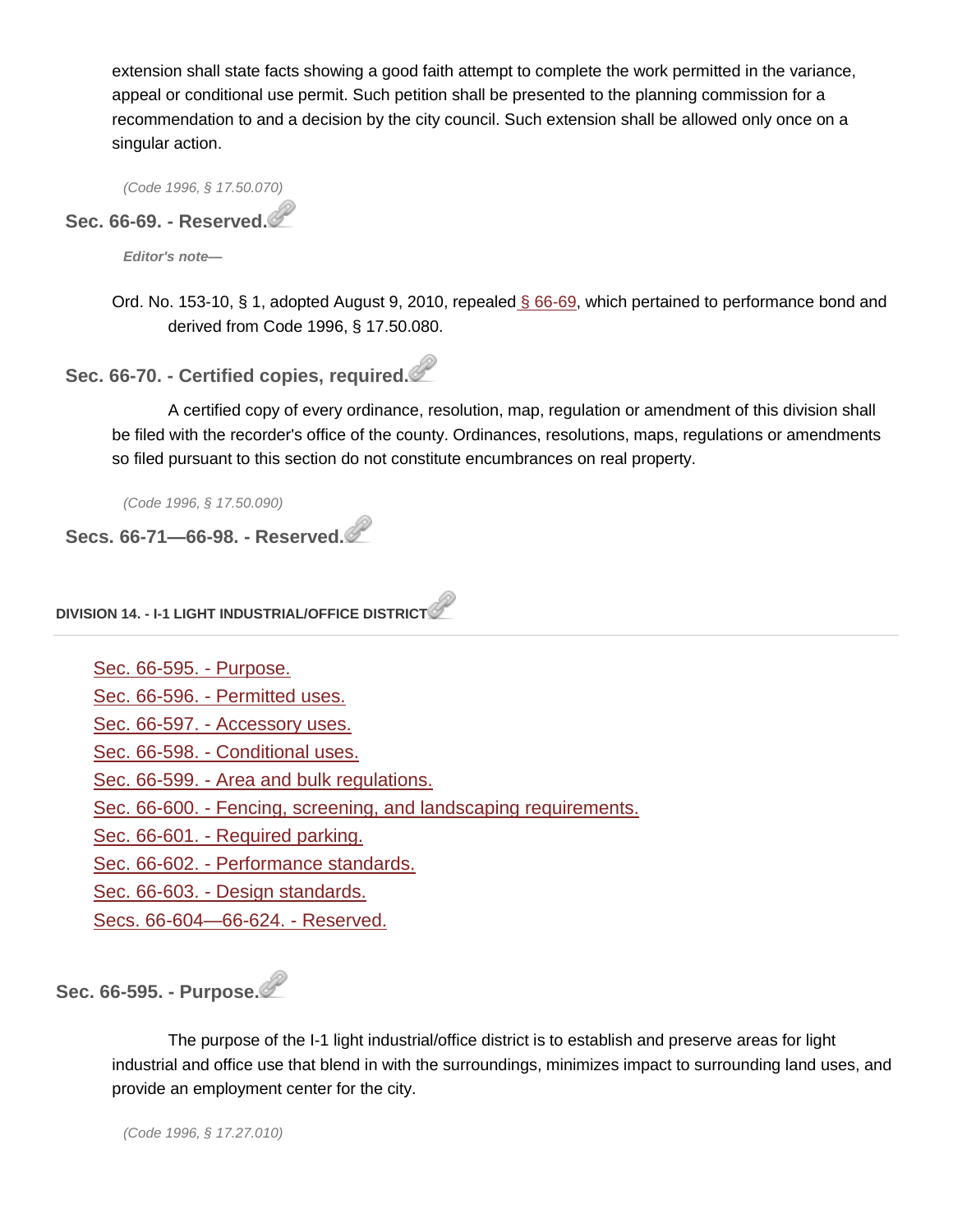The following are permitted uses within the I-1 light industrial/office district:

| (1)  |                                                                                                                                         |
|------|-----------------------------------------------------------------------------------------------------------------------------------------|
| (2)  | Art supplies manufacturing.                                                                                                             |
|      | Bakery products, wholesale.                                                                                                             |
| (3)  | Blank books, looseleaf binders, fabrication and assembly.                                                                               |
| (4)  |                                                                                                                                         |
| (5)  | Books and book binding.                                                                                                                 |
|      | Cabinets and woodworking establishments.                                                                                                |
| (6)  |                                                                                                                                         |
| (7)  | Clothing manufacturing.                                                                                                                 |
| (8)  | Camera and photographic manufacturing.                                                                                                  |
|      | Dental instruments and supply.                                                                                                          |
| (9)  | Frozen food locker.                                                                                                                     |
| (10) |                                                                                                                                         |
| (11) | Jewelry manufacturing.                                                                                                                  |
|      | Laboratories.                                                                                                                           |
| (12) | Mail order houses.                                                                                                                      |
| (13) |                                                                                                                                         |
| (14) | Warehousing.                                                                                                                            |
|      | Medical and surgical instrument manufacturing and supply.                                                                               |
| (15) | Printing and publishing establishments.                                                                                                 |
| (16) |                                                                                                                                         |
|      | Buildings containing offices for professional and other service industries, as well as<br>headquarters for businesses and corporations. |
| (17) |                                                                                                                                         |
| (18) | Upholstering shops.                                                                                                                     |
|      |                                                                                                                                         |

Carpet cleaning.

*(Code 1996, § 17.27.020)*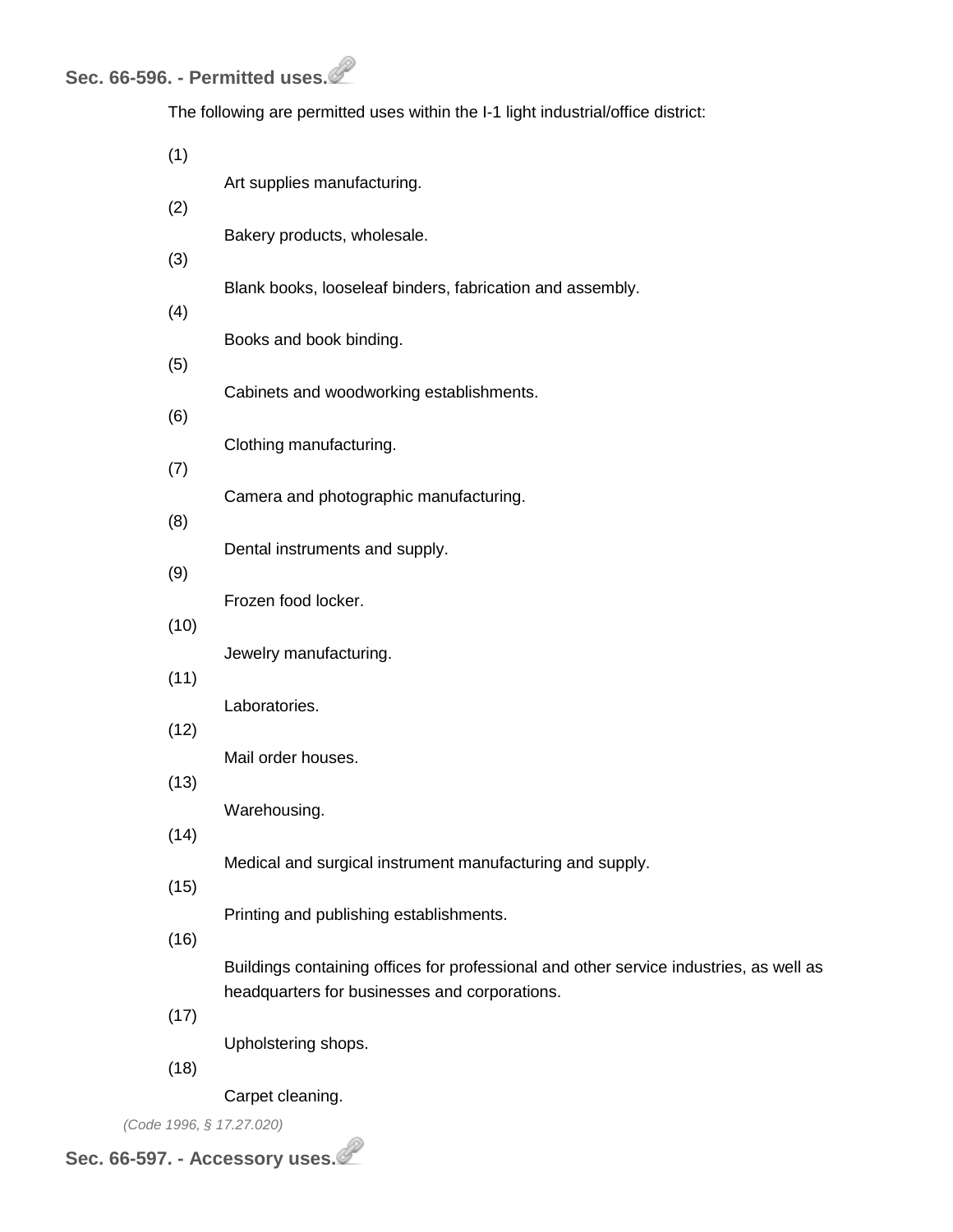The following are permitted accessory uses in the I-1 light industrial/office district:

(1)

Commercial or business buildings and structures for a use accessory to the principal use but shall not exceed 30 percent of the gross floor area of the principle use.

(2)

Off-street parking as regulated by [section](http://library.municode.com/HTML/14040/level3/COOR_CH66ZO_ARTVIIOREPALO.html#COOR_CH66ZO_ARTVIIOREPALO_S66-848PU) 66-848 et seq.

(3)

Off-street loading as regulated by [section](http://library.municode.com/HTML/14040/level3/COOR_CH66ZO_ARTVIIOREPALO.html#COOR_CH66ZO_ARTVIIOREPALO_S66-848PU) 66-848 et seq.

(4)

Fencing, screening and landscaping as permitted and regulated by [section](http://library.municode.com/HTML/14040/level3/COOR_CH66ZO_ARTXFESCLA.html#COOR_CH66ZO_ARTXFESCLA_S66-970PU) 66-970 et seq.

(5)

Signs as regulated by [section](http://library.municode.com/HTML/14040/level3/COOR_CH66ZO_ARTVISI.html#COOR_CH66ZO_ARTVISI_S66-821PU) 66-821 et seq.

(6)

Essential services.

(7)

Essential service buildings of 1,000 square feet or less.

*(Code 1996, § 17.27.030)*

#### **Sec. 66-598. - Conditional uses.**

The following are conditional uses in the I-1 industrial district that require a conditional use permit based upon procedures set forth in and regulated by [section](http://library.municode.com/HTML/14040/level4/COOR_CH66ZO_ARTIIADEN_DIV2VAAPAMCOUSPE.html#COOR_CH66ZO_ARTIIADEN_DIV2VAAPAMCOUSPE_S66-62PLCOPODU) 66-62 et seq.:

(1)

Multiple principal buildings on a lot of record.

(2)

Industrial research laboratories.

(3)

Laboratories, instrument testing and medical.

(4)

Mini-storage units.

(5)

Outdoor storage shall be a conditional use permit. Paving and screening of this storage area shall be addressed as part of the conditional use permit. Expansion of existing outdoor storage areas shall require a conditional use permit.

(6)

Limited recreational facilities on the perimeter of the park.

(7)

#### Industrial planned unit developments regulated by [section](http://library.municode.com/HTML/14040/level4/COOR_CH66ZO_ARTVDIDIRE_DIV21PUPLUNDE.html#COOR_CH66ZO_ARTVDIDIRE_DIV21PUPLUNDE_S66-788PU) 66-788 et seq.

*(Code 1996, § 17.27.040; Ord. No. 102, § 1(17.27.045), 10-24-2005; Ord. No. 153-10, § 1, 8-9-2010)*

# **Sec. 66-599. - Area and bulk regulations.**

Area and bulk regulations in the I-1 light industrial/office district are as follows: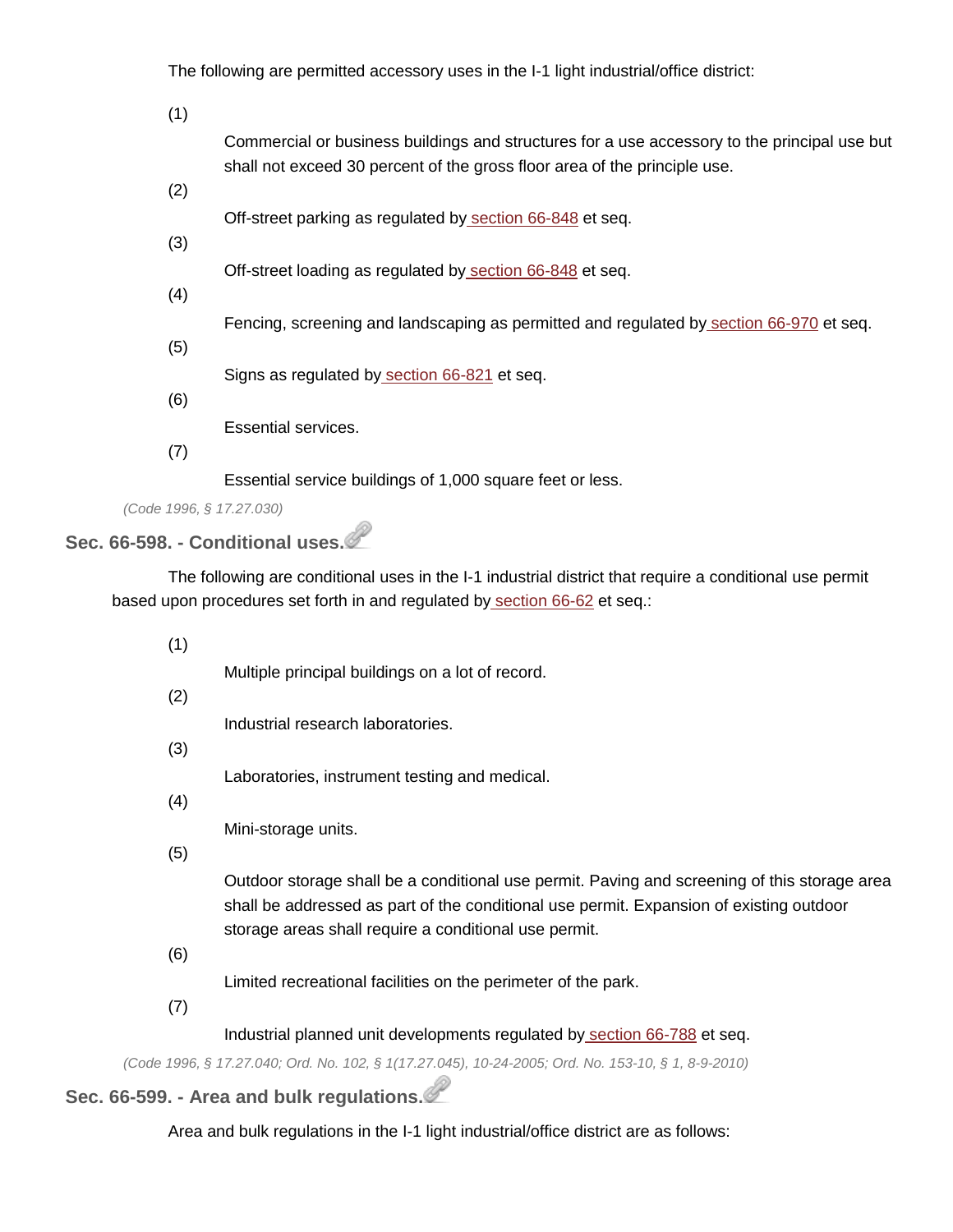(1)

| Lot area: |  |
|-----------|--|
|-----------|--|

a.

- Minimum of 10,000 square feet for lots with municipal utilities.
- b.
- Minimum of ten acres for lots without municipal utilities.

#### (2)

Lot width at front yard setback line:

a.

- Minimum of 100 feet for lots with municipal utilities.
- b.
- Minimum of 300 feet for lots without municipal utilities.

#### (3)

Minimum lot depth:

a.

One hundred feet for lots with municipal utilities.

b.

Three hundred feet for lots without municipal utilities.

#### (4)

Yard dimensions:

#### a.

Front yard setback:

#### 1.

Twenty feet from the lot line or road right-of-way if applicable for lots with municipal utilities.

### 2.

Fifty feet for lots without municipal utilities.

#### b.

Side yard (each side):

#### 1.

Minimum 20 feet from the lot line for lots with municipal utilities.

## 2.

Fifty feet for lots without municipal utilities.

#### c.

Rear yard:

1.

Minimum of 20 feet from the lot line for lots with municipal utilities.

2.

Fifty feet for lots without municipal utilities.

(5)

Maximum building height: 45 feet

(6)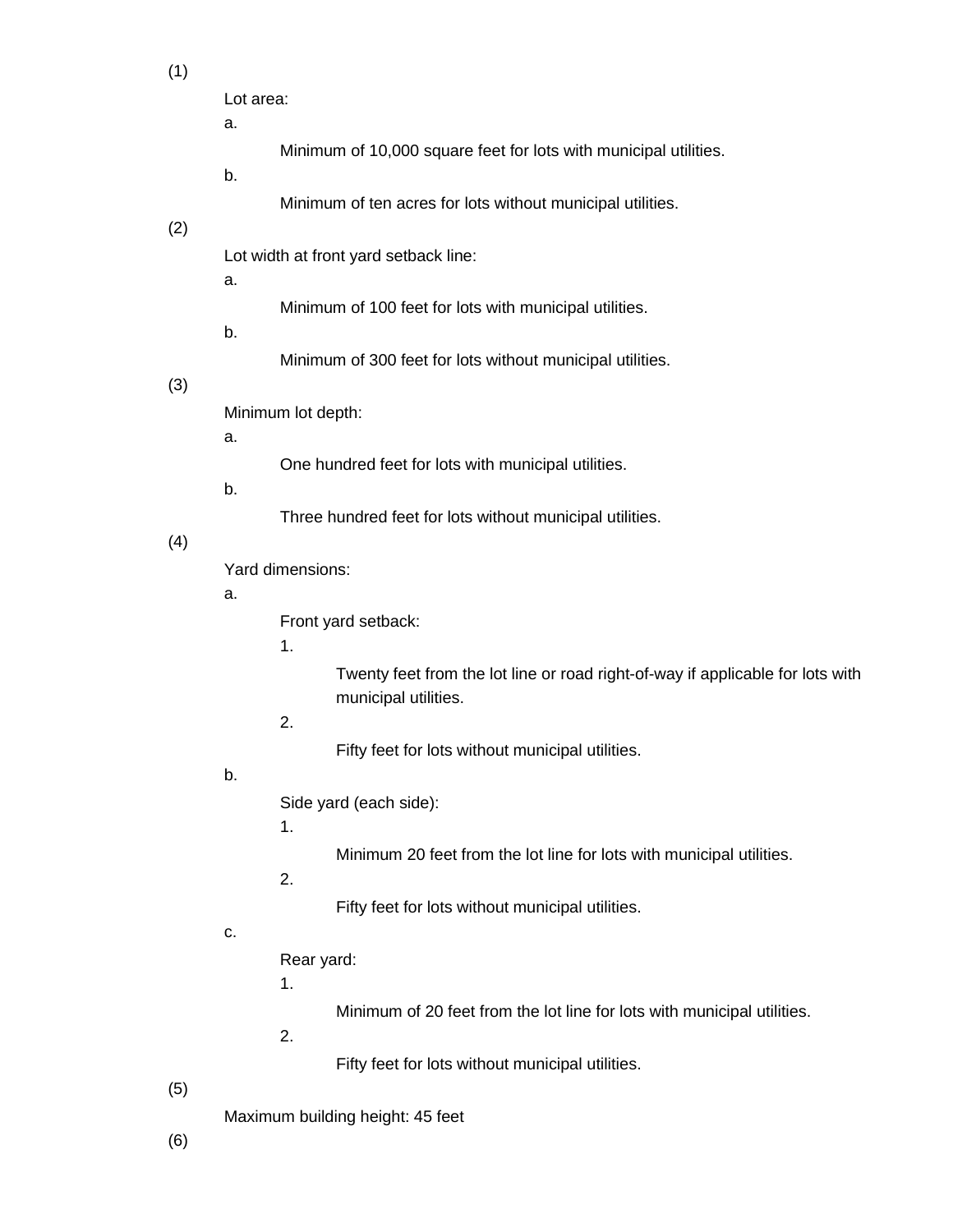Maximum impervious area: 75 percent.

(7)

Wetland setback:

a.

A 20-foot natural buffer shall be maintained adjacent to all wetlands on lots created after the adoption of this chapter.

b.

A minimum 40-foot setback is required for all structures adjacent to all wetlands on lots created after the adoption of this chapter.

(8)

Floor elevation:

a.

The lowest floor elevation for new or redevelopment will be three feet above the highest known groundwater level.

b.

The lowest floor elevation for new or redevelopment will be two feet above the 100 year flood elevation.

*(Code 1996, § 17.27.050; Ord. No. 153-10, § 1, 8-9-2010)*

**Sec. 66-600. - Fencing, screening, and landscaping requirements.**

The fencing, screening and landscaping requirements in [section](http://library.municode.com/HTML/14040/level3/COOR_CH66ZO_ARTXFESCLA.html#COOR_CH66ZO_ARTXFESCLA_S66-970PU) 66-970 et seq. shall apply to all developments in the I-1 light industrial/office district.

*(Code 1996, § 17.27.060)*

**Sec. 66-601. - Required parking.**

For permitted uses, four parking spaces per 1,000 square feet of gross floor area shall be provided and maintained unless otherwise regulated in [section](http://library.municode.com/HTML/14040/level3/COOR_CH66ZO_ARTVIIOREPALO.html#COOR_CH66ZO_ARTVIIOREPALO_S66-848PU) 66-848 et seq.

*(Code 1996, § 17.27.070)*

**Sec. 66-602. - Performance standards.**

All uses allowed in the I-1 light industrial/office district shall comply with all applicable federal, state and local nuisance and pollution laws, ordinances and regulations.

*(Code 1996, § 17.27.080)*

**Sec. 66-603. - Design standards.**

All structures in this zoning district must meet the city design guidelines and be approved by the city design committee.

*(Code 1996, § 17.27.090; Ord. No. 153-10, § 1, 8-9-2010)*

**Secs. 66-604—66-624. - Reserved.**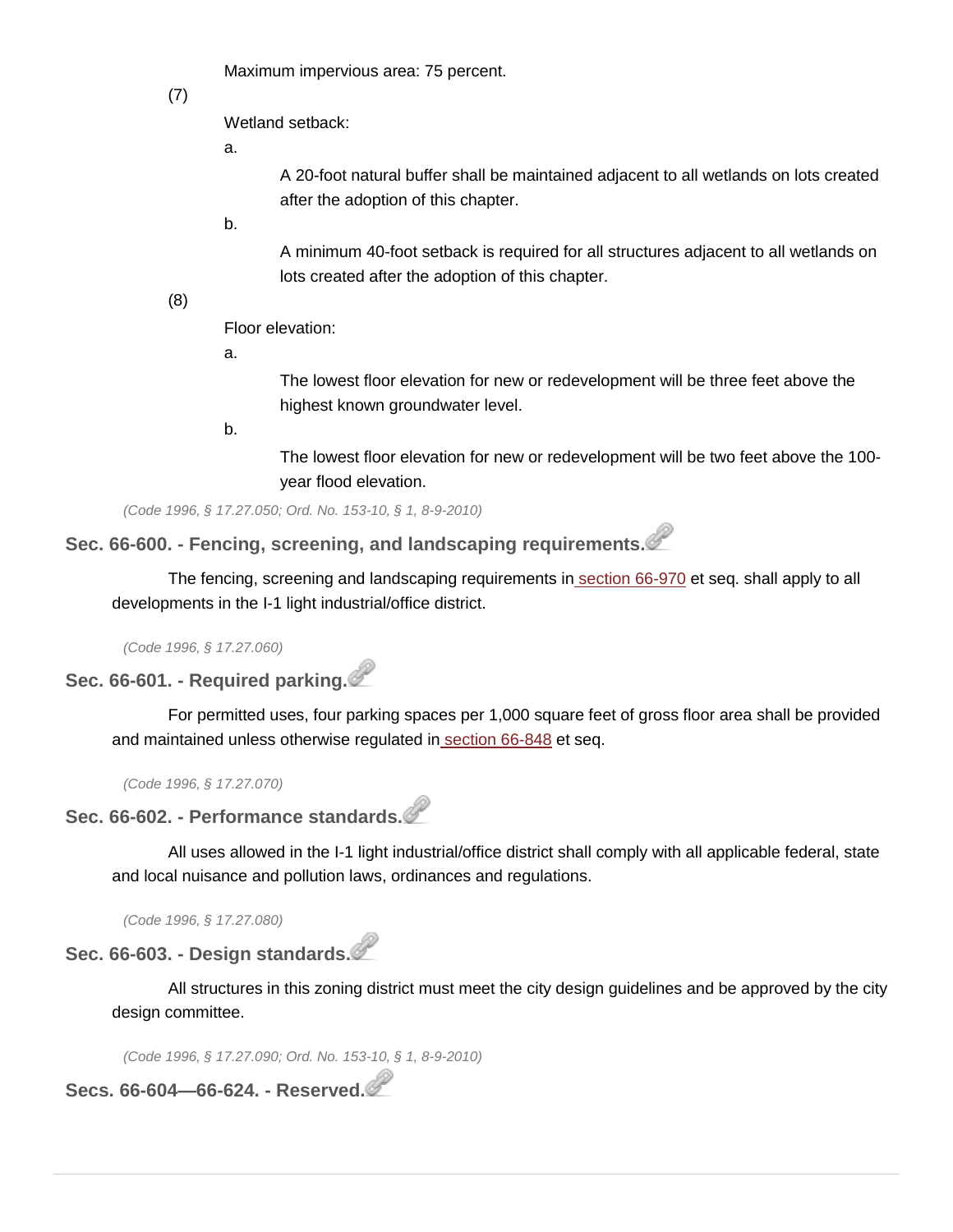[Sec. 66-625. -](http://library.municode.com/HTML/14040/level4/COOR_CH66ZO_ARTVDIDIRE_DIV15GEINDI.html#COOR_CH66ZO_ARTVDIDIRE_DIV15GEINDI_S66-625PU) Purpose. Sec. 66-626. - [Permitted uses.](http://library.municode.com/HTML/14040/level4/COOR_CH66ZO_ARTVDIDIRE_DIV15GEINDI.html#COOR_CH66ZO_ARTVDIDIRE_DIV15GEINDI_S66-626PEUS) Sec. 66-627. - [Accessory uses.](http://library.municode.com/HTML/14040/level4/COOR_CH66ZO_ARTVDIDIRE_DIV15GEINDI.html#COOR_CH66ZO_ARTVDIDIRE_DIV15GEINDI_S66-627ACUS) Sec. 66-628. - [Conditional uses.](http://library.municode.com/HTML/14040/level4/COOR_CH66ZO_ARTVDIDIRE_DIV15GEINDI.html#COOR_CH66ZO_ARTVDIDIRE_DIV15GEINDI_S66-628COUS) Sec. 66-629. - [Area and bulk regulations.](http://library.municode.com/HTML/14040/level4/COOR_CH66ZO_ARTVDIDIRE_DIV15GEINDI.html#COOR_CH66ZO_ARTVDIDIRE_DIV15GEINDI_S66-629ARBURE) Sec. 66-630. - [Fencing, screening, and landscaping requirements.](http://library.municode.com/HTML/14040/level4/COOR_CH66ZO_ARTVDIDIRE_DIV15GEINDI.html#COOR_CH66ZO_ARTVDIDIRE_DIV15GEINDI_S66-630FESCLARE) Sec. 66-631. - [Required parking.](http://library.municode.com/HTML/14040/level4/COOR_CH66ZO_ARTVDIDIRE_DIV15GEINDI.html#COOR_CH66ZO_ARTVDIDIRE_DIV15GEINDI_S66-631REPA) Sec. 66-632. - [Performance standards.](http://library.municode.com/HTML/14040/level4/COOR_CH66ZO_ARTVDIDIRE_DIV15GEINDI.html#COOR_CH66ZO_ARTVDIDIRE_DIV15GEINDI_S66-632PEST) Sec. 66-633. - [Design standards.](http://library.municode.com/HTML/14040/level4/COOR_CH66ZO_ARTVDIDIRE_DIV15GEINDI.html#COOR_CH66ZO_ARTVDIDIRE_DIV15GEINDI_S66-633DEST) [Secs. 66-634—66-654. -](http://library.municode.com/HTML/14040/level4/COOR_CH66ZO_ARTVDIDIRE_DIV15GEINDI.html#COOR_CH66ZO_ARTVDIDIRE_DIV15GEINDI_SS66-634--66-654RE) Reserved.

**Sec. 66-625. - Purpose.**

The purpose of the I-2 general industrial district is to establish and preserve areas for industrial and related uses of such a nature that they do not create serious problems of compatibility with other kinds of land uses.

*(Code 1996, § 17.28.010)*

**Sec. 66-626. - Permitted uses.**

The following are permitted uses within the I-2 general industrial district:

(1)

Assembly and fabrication from component parts or materials already processed or manufactured into their usable forms.

(2)

Art supplies and manufacturing.

(3)

Auto body shops and towing facilities, any outside storage to be screened as defined i[n](http://library.municode.com/HTML/14040/level3/COOR_CH66ZO_ARTXFESCLA.html#COOR_CH66ZO_ARTXFESCLA_S66-970PU) [section](http://library.municode.com/HTML/14040/level3/COOR_CH66ZO_ARTXFESCLA.html#COOR_CH66ZO_ARTXFESCLA_S66-970PU) 66-970 et seq.

(4)

Bakery products, wholesale.

(5)

Blank books, looseleaf binders, fabrication and assembly.

(6)

Books and book binding.

(7)

Bus terminals and maintenance garages and shops.

(8)

Cabinets and woodworking establishments.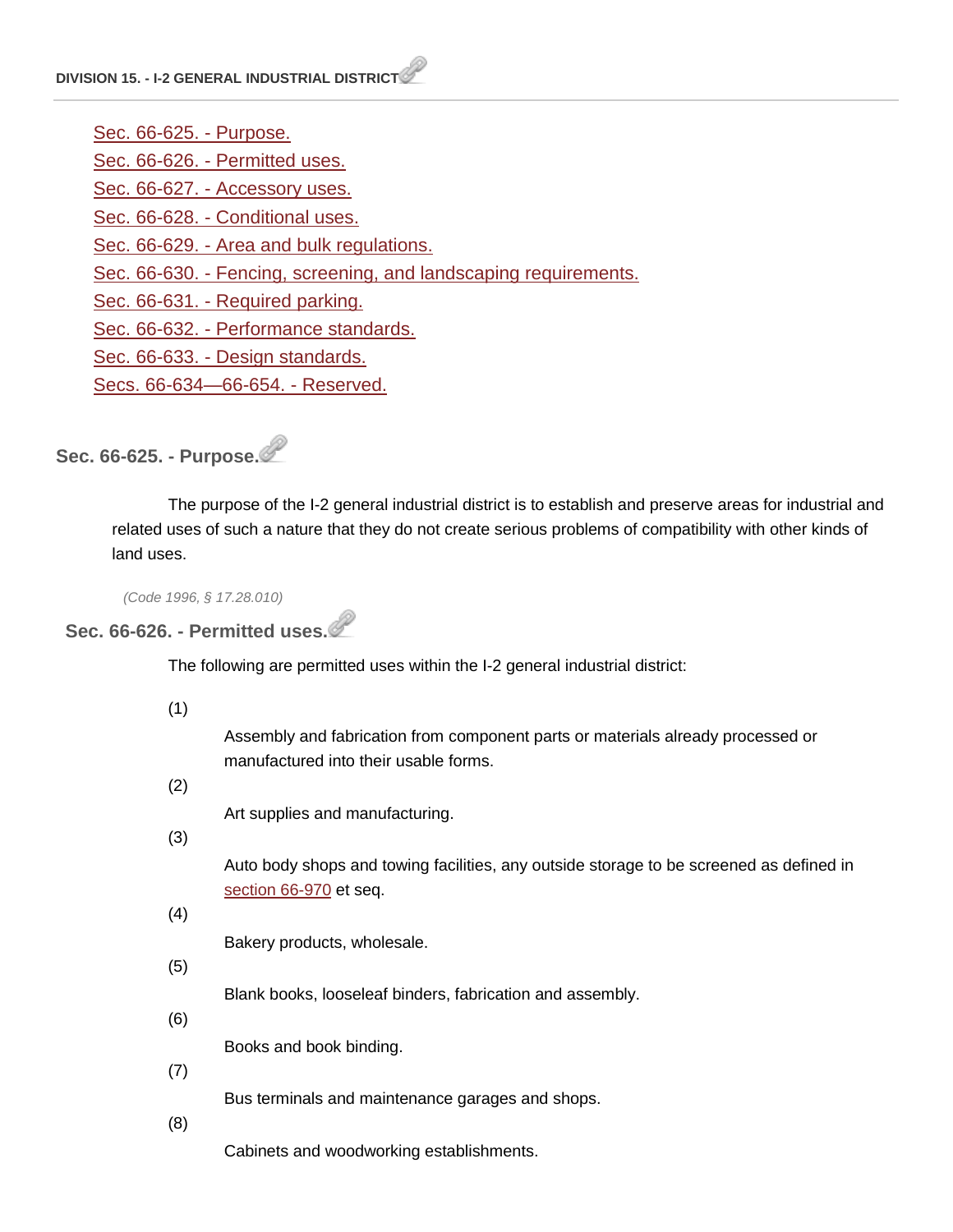| (9)  |                                                                                  |
|------|----------------------------------------------------------------------------------|
| (10) | Carpenter, cabinet and plumbing shop.                                            |
| (11) | Clothing manufacturing.                                                          |
|      | Camera and photographic manufacturing.                                           |
| (12) | Confectionery and related products, manufacturing and packaging.                 |
| (13) | Dental instruments and supply.                                                   |
| (14) | Dry cleaning establishments and laundries.                                       |
| (15) | Frozen food locker.                                                              |
| (16) |                                                                                  |
| (17) | Jewelry manufacturing.                                                           |
| (18) | Laboratories.                                                                    |
| (19) | Machine and metal shops.                                                         |
| (20) | Mail order houses.                                                               |
| (21) | Manufacturing, wholesaling, warehousing, bulk storage plants and establishments. |
|      | Medical and surgical instrument manufacturing and supply.                        |
| (22) | Mini storage.                                                                    |
| (23) | Optical manufacturing and assembly.                                              |
| (24) | Printing and publishing establishments.                                          |
| (25) | Radio, television, and computer assembly and parts fabrication.                  |
| (26) | Telephone and telegraph manufacturing and assembly.                              |
| (27) |                                                                                  |
|      | Temperature control manufacturing and assembly.                                  |

*(Code 1996, § 17.28.020)*

# **Sec. 66-627. - Accessory uses.**

The following are permitted accessory uses in the I-2 general industrial district: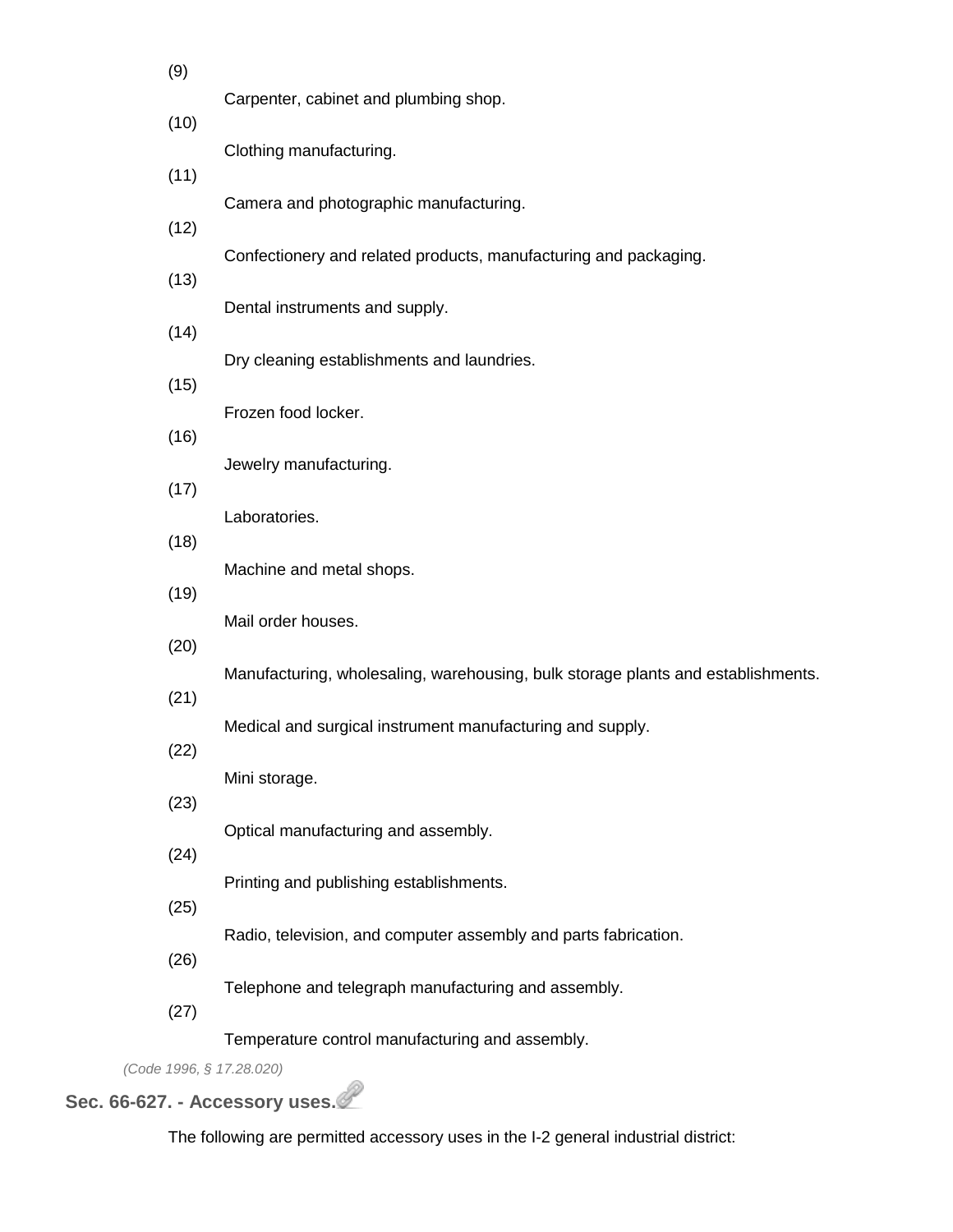| (1) |                                                                                              |
|-----|----------------------------------------------------------------------------------------------|
|     | Commercial or business buildings and structures for a use accessory to the principal use but |
| (2) | shall not exceed 30 percent of the gross floor area of the principle use.                    |
|     | Off-street parking as regulated by section 66-848 et seq.                                    |
| (3) |                                                                                              |
|     | Off-street loading as regulated by section 66-848 et seq.                                    |
| (4) |                                                                                              |
|     | Fencing, screening and landscaping as permitted and regulated by section 66-970 et seq.      |
| (5) | Signs as regulated by section 66-821 et seq.                                                 |
| (6) |                                                                                              |
|     | Essential services.                                                                          |
| 7   |                                                                                              |

Essential service buildings of 1,000 square feet or less.

*(Code 1996, § 17.28.030)*

# **Sec. 66-628. - Conditional uses.**

The following are conditional uses in the I-2 general industrial district that require a conditional use permit based upon procedures set forth in and regulated by [section](http://library.municode.com/HTML/14040/level4/COOR_CH66ZO_ARTIIADEN_DIV2VAAPAMCOUSPE.html#COOR_CH66ZO_ARTIIADEN_DIV2VAAPAMCOUSPE_S66-62PLCOPODU) 66-62 et seq.:

| (1)  |                                                  |
|------|--------------------------------------------------|
| (2)  | Multiple principal buildings on a lot of record. |
|      | Adult use establishments.                        |
| (3)  | Antenna for radio or television broadcasting.    |
| (4)  | Dry cleaning facilities.                         |
| (5)  |                                                  |
| (6)  | Greenhouse and plant husbandry.                  |
|      | Industrial research laboratories.                |
| (7)  | Laboratories, instrument testing and medical.    |
| (8)  |                                                  |
| (9)  | Precision instrument manufacturing.              |
| (10) | Plastic manufacturing/molding.                   |
|      | Plumbing fixture and equipment wholesale.        |
| (11) | Printing plants and publishing establishments.   |
|      |                                                  |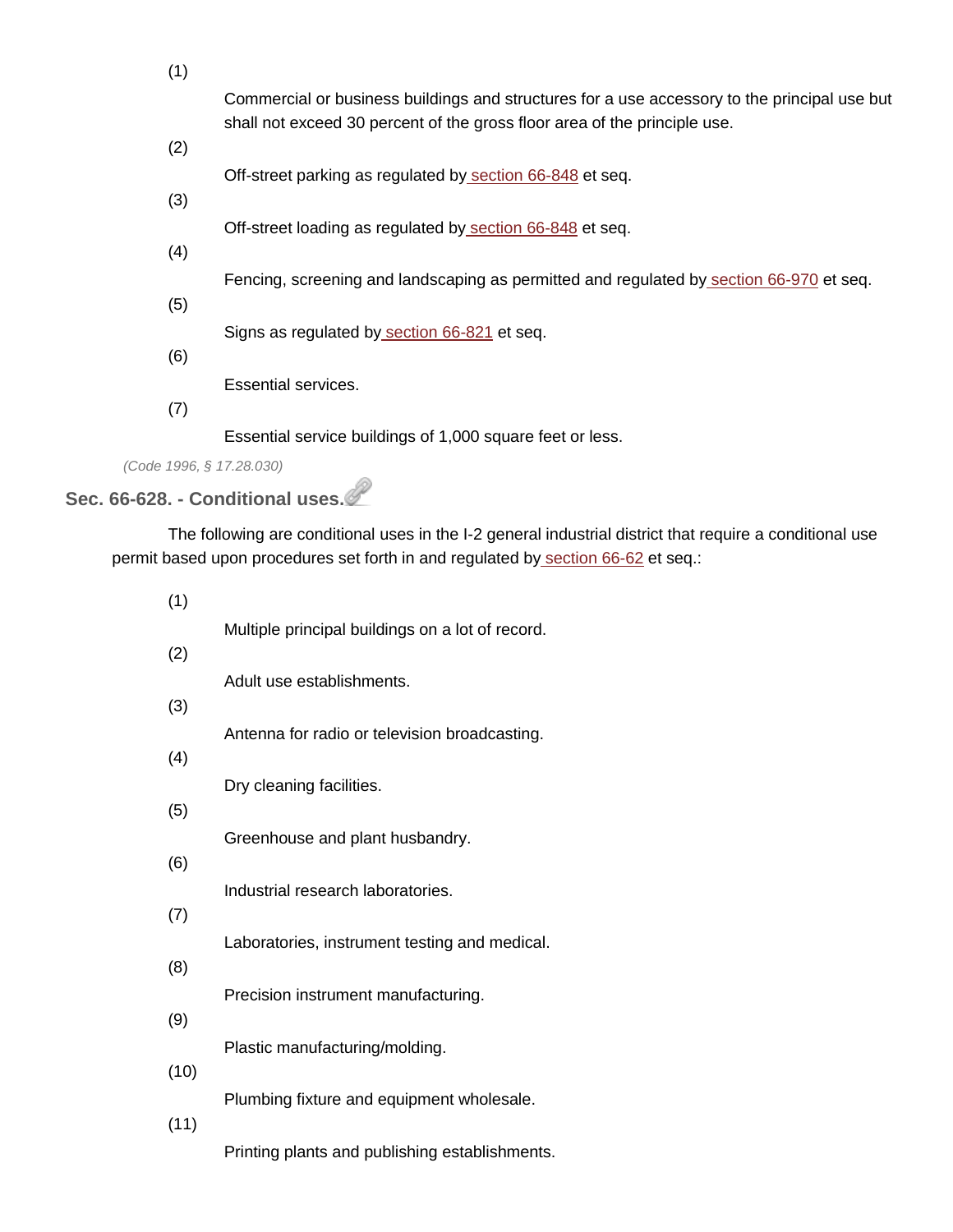(12)

Radio and television, transmitting station.

(13)

Cellular and digital telephone towers.

(14)

Outdoor storage shall be a conditional use permit. Paving and screening of this storage area shall be addressed as part of the conditional use permit. Expansion of existing outdoor storage areas shall require a conditional use permit.

(15)

Limited recreational facilities on the perimeter of the park.

(16)

Industrial planned unit developments as regulated in [section](http://library.municode.com/HTML/14040/level4/COOR_CH66ZO_ARTVDIDIRE_DIV21PUPLUNDE.html#COOR_CH66ZO_ARTVDIDIRE_DIV21PUPLUNDE_S66-788PU) 66-788 et seq.

(17)

Auction houses.

(Code 1996, § 17.28.040; Ord. No. 102, § 1 (17.28.045), 10-24-2005; Ord. No. 114, § 1, 3-12-2007; Ord. No. 153-10, § 1, 8-*9-2010)*

# **Sec. 66-629. - Area and bulk regulations.**

Area and bulk regulations in the I-2 general industrial district are as follows:

(1)

Lot area:

a.

Minimum of 10,000 square feet for lots with municipal utilities.

b.

Minimum of ten acres for lots without municipal utilities.

#### (2)

Lot width at front yard setback line:

a.

Minimum of 100 feet for lots with municipal utilities.

b.

Minimum of 300 feet for lots without municipal utilities.

(3)

Minimum lot depth:

a.

One hundred feet for lots with municipal utilities.

b.

Three hundred feet for lots without municipal utilities.

(4)

Yard dimensions:

a.

Front Yard Setback:

1.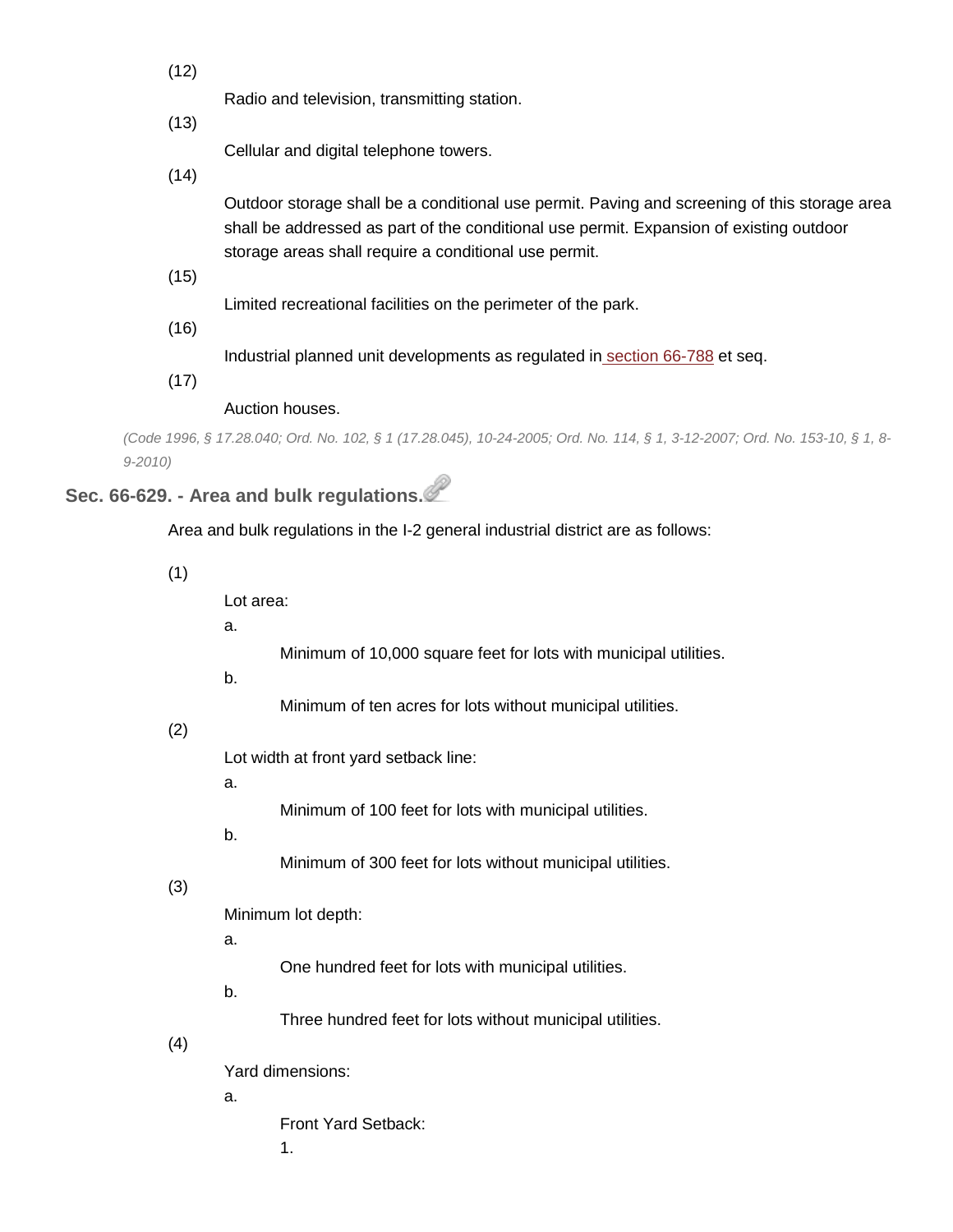Twenty feet from the lot line or road right-of-way if applicable for lots with municipal utilities.

2.

Fifty feet for lots without municipal utilities.

b.

Side Yard Setback (each side):

1.

Minimum 20 feet from the lot line for lots with municipal utilities.

2.

Fifty feet for lots without municipal utilities.

c.

Rear Yard Setback:

1.

Minimum of 20 feet from the lot line for lots with municipal utilities.

2.

Fifty feet for lots without municipal utilities.

#### (5)

Maximum building height: 45 feet.

#### (6)

Maximum impervious area: 90 percent.

(7)

Wetland setback:

a.

A 20-foot natural buffer shall be maintained adjacent to all wetlands on lots created after the adoption of this chapter.

b.

A minimum 40-foot setback is required for all structures adjacent to all wetlands on lots created after the adoption of this chapter.

#### (8)

Floor elevation:

a.

The lowest floor elevation for new or redevelopment will be three feet above the highest known groundwater level.

b.

The lowest floor elevation for new or redevelopment will be two feet above the 100 year flood elevation.

*(Code 1996, § 17.28.050; Ord. No. 153-10, § 1, 8-9-2010)*

**Sec. 66-630. - Fencing, screening, and landscaping requirements.**

The fencing, screening and landscaping requirements in [section](http://library.municode.com/HTML/14040/level3/COOR_CH66ZO_ARTXFESCLA.html#COOR_CH66ZO_ARTXFESCLA_S66-970PU) 66-970 et seq. shall apply to all developments in the I-2 general industrial district.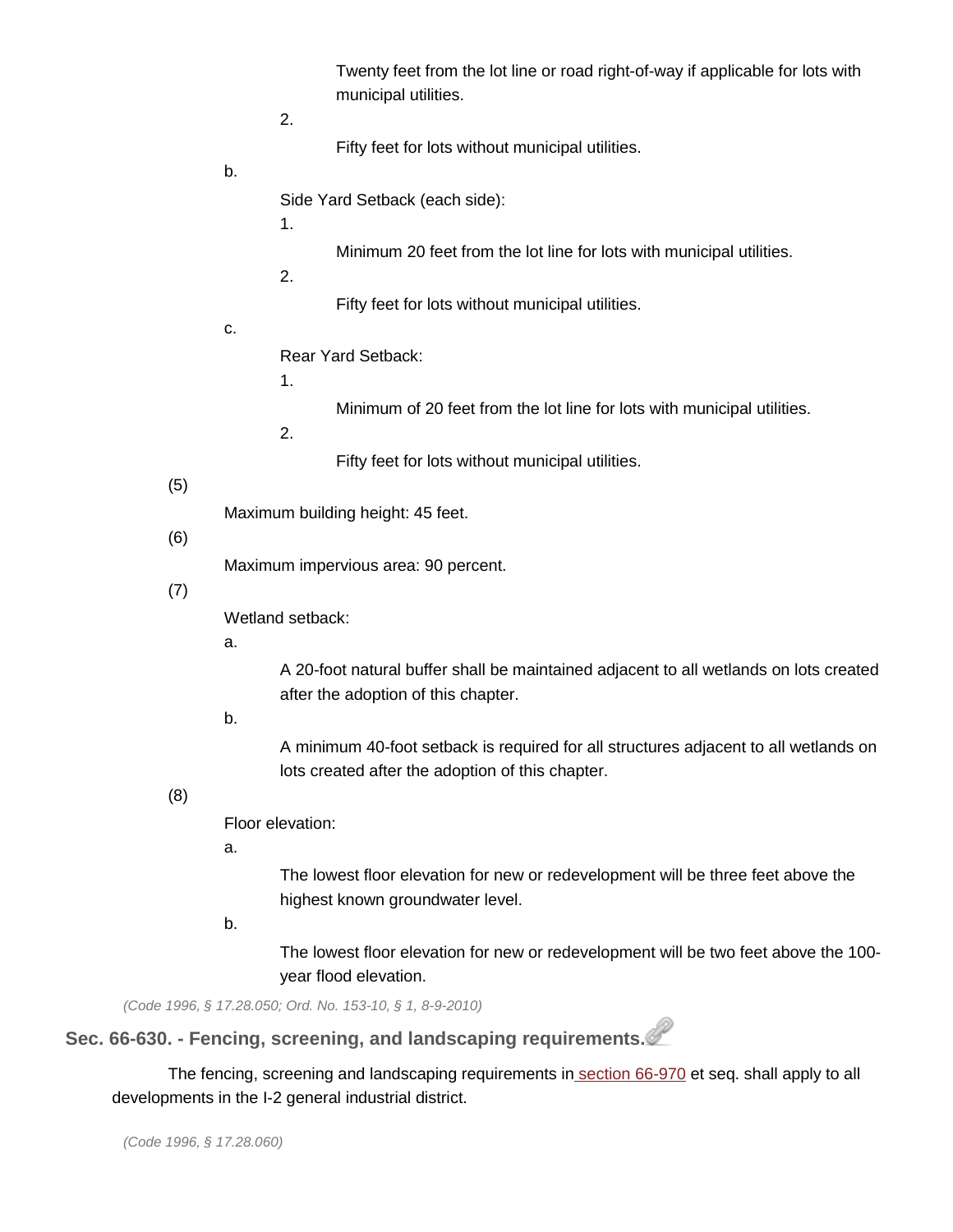# **Sec. 66-631. - Required parking.**

For permitted uses, four parking spaces per 1,000 square feet of gross floor area shall be provided and maintained unless otherwise regulated in [section](http://library.municode.com/HTML/14040/level3/COOR_CH66ZO_ARTVIIOREPALO.html#COOR_CH66ZO_ARTVIIOREPALO_S66-848PU) 66-848 et seq.

*(Code 1996, § 17.28.070)*

**Sec. 66-632. - Performance standards.**

All uses allowed in the I-2 general industrial district shall comply with all applicable federal, state and local nuisance and pollution laws, ordinances and regulations.

*(Code 1996, § 17.28.080)*

#### **Sec. 66-633. - Design standards.**

All structures in this zoning district must meet the city design guidelines and be approved by the city design committee.

*(Code 1996, § 17.28.090; Ord. No. 153-10, § 1, 8-9-2010)*

**Secs. 66-634—66-654. - Reserved.**

**DIVISION 16. - I-3 PLANNED INDUSTRIAL DISTRICT**

[Sec. 66-655. -](http://library.municode.com/HTML/14040/level4/COOR_CH66ZO_ARTVDIDIRE_DIV16PLINDI.html#COOR_CH66ZO_ARTVDIDIRE_DIV16PLINDI_S66-655PU) Purpose.

Sec. 66-656. - [Permitted uses.](http://library.municode.com/HTML/14040/level4/COOR_CH66ZO_ARTVDIDIRE_DIV16PLINDI.html#COOR_CH66ZO_ARTVDIDIRE_DIV16PLINDI_S66-656PEUS)

Sec. 66-657. - [Accessory uses.](http://library.municode.com/HTML/14040/level4/COOR_CH66ZO_ARTVDIDIRE_DIV16PLINDI.html#COOR_CH66ZO_ARTVDIDIRE_DIV16PLINDI_S66-657ACUS)

Sec. 66-658. - [Conditional uses.](http://library.municode.com/HTML/14040/level4/COOR_CH66ZO_ARTVDIDIRE_DIV16PLINDI.html#COOR_CH66ZO_ARTVDIDIRE_DIV16PLINDI_S66-658COUS)

Sec. 66-659. - [Area and bulk regulations.](http://library.municode.com/HTML/14040/level4/COOR_CH66ZO_ARTVDIDIRE_DIV16PLINDI.html#COOR_CH66ZO_ARTVDIDIRE_DIV16PLINDI_S66-659ARBURE)

Sec. 66-660. - [Fencing, screening, and landscaping requirements.](http://library.municode.com/HTML/14040/level4/COOR_CH66ZO_ARTVDIDIRE_DIV16PLINDI.html#COOR_CH66ZO_ARTVDIDIRE_DIV16PLINDI_S66-660FESCLARE)

Sec. 66-661. - [Required parking.](http://library.municode.com/HTML/14040/level4/COOR_CH66ZO_ARTVDIDIRE_DIV16PLINDI.html#COOR_CH66ZO_ARTVDIDIRE_DIV16PLINDI_S66-661REPA)

Sec. 66-662. - [Performance standards.](http://library.municode.com/HTML/14040/level4/COOR_CH66ZO_ARTVDIDIRE_DIV16PLINDI.html#COOR_CH66ZO_ARTVDIDIRE_DIV16PLINDI_S66-662PEST)

Sec. 66-663. - [Design standards.](http://library.municode.com/HTML/14040/level4/COOR_CH66ZO_ARTVDIDIRE_DIV16PLINDI.html#COOR_CH66ZO_ARTVDIDIRE_DIV16PLINDI_S66-663DEST)

[Sec. 66-664. -](http://library.municode.com/HTML/14040/level4/COOR_CH66ZO_ARTVDIDIRE_DIV16PLINDI.html#COOR_CH66ZO_ARTVDIDIRE_DIV16PLINDI_S66-664SC) Screening.

Sec. 66-665. - [Paved surface.](http://library.municode.com/HTML/14040/level4/COOR_CH66ZO_ARTVDIDIRE_DIV16PLINDI.html#COOR_CH66ZO_ARTVDIDIRE_DIV16PLINDI_S66-665PASU)

[Sec. 66-666. -](http://library.municode.com/HTML/14040/level4/COOR_CH66ZO_ARTVDIDIRE_DIV16PLINDI.html#COOR_CH66ZO_ARTVDIDIRE_DIV16PLINDI_S66-666WA) Waste.

Sec. 66-667. - [Nonpermitted buildings and temporary buildings.](http://library.municode.com/HTML/14040/level4/COOR_CH66ZO_ARTVDIDIRE_DIV16PLINDI.html#COOR_CH66ZO_ARTVDIDIRE_DIV16PLINDI_S66-667NOBUTEBU)

Sec. 66-668. - [Maintenance of vacant lots or tracts.](http://library.municode.com/HTML/14040/level4/COOR_CH66ZO_ARTVDIDIRE_DIV16PLINDI.html#COOR_CH66ZO_ARTVDIDIRE_DIV16PLINDI_S66-668MAVALOTR)

Sec. 66-669. - [Minimum development value.](http://library.municode.com/HTML/14040/level4/COOR_CH66ZO_ARTVDIDIRE_DIV16PLINDI.html#COOR_CH66ZO_ARTVDIDIRE_DIV16PLINDI_S66-669MIDEVA)

[Sec. 66-670. -](http://library.municode.com/HTML/14040/level4/COOR_CH66ZO_ARTVDIDIRE_DIV16PLINDI.html#COOR_CH66ZO_ARTVDIDIRE_DIV16PLINDI_S66-670RE) Reserved.

**Sec. 66-655. - Purpose.**

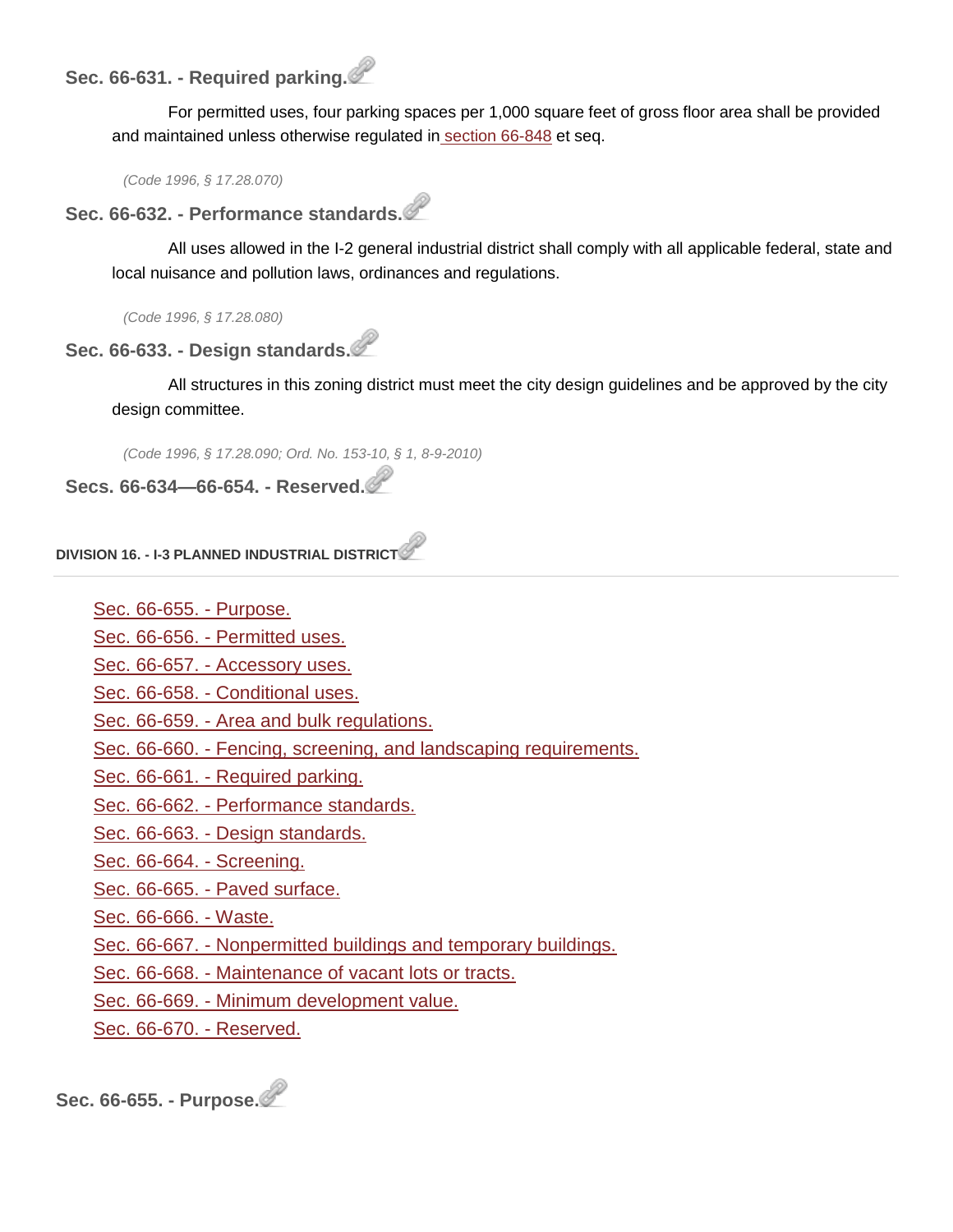The purpose of the I-3 planned industrial district is to establish and provide areas for quality industrial and related uses of such a nature that they do not create serious problems of compatibility with other nonindustrial types of land uses.

*(Code 1996, § 17.29.010)*

# **Sec. 66-656. - Permitted uses.**

The following are permitted uses within the I-3 planned industrial district:

| (1)  |                                                                                                                          |
|------|--------------------------------------------------------------------------------------------------------------------------|
|      | Assembly and fabrication from component parts or materials already processed or<br>manufactured into their usable forms. |
| (2)  |                                                                                                                          |
| (3)  | Art supplies and manufacturing.                                                                                          |
|      | Bakery products, wholesale.                                                                                              |
| (4)  |                                                                                                                          |
| (5)  | Blank books, looseleaf binders, fabrication and assembly.                                                                |
|      | Books and book binding.                                                                                                  |
| (6)  | Cabinets and woodworking establishments.                                                                                 |
| (7)  |                                                                                                                          |
| (8)  | Carpentry, cabinet and plumbing shop.                                                                                    |
|      | Clothing manufacturing.                                                                                                  |
| (9)  | Camera and photographic manufacturing.                                                                                   |
| (10) |                                                                                                                          |
|      | Confectionery and related products, manufacturing and packaging.                                                         |
| (11) | Dental instruments and supply.                                                                                           |
| (12) |                                                                                                                          |
| (13) | Business-to-business dry cleaning establishments and laundries.                                                          |
|      | Frozen food locker.                                                                                                      |
| (14) | Jewelry manufacturing.                                                                                                   |
| (15) |                                                                                                                          |
|      | Laboratories.                                                                                                            |
| (16) | Machine and metal shops.                                                                                                 |
| (17) |                                                                                                                          |

Mail order houses.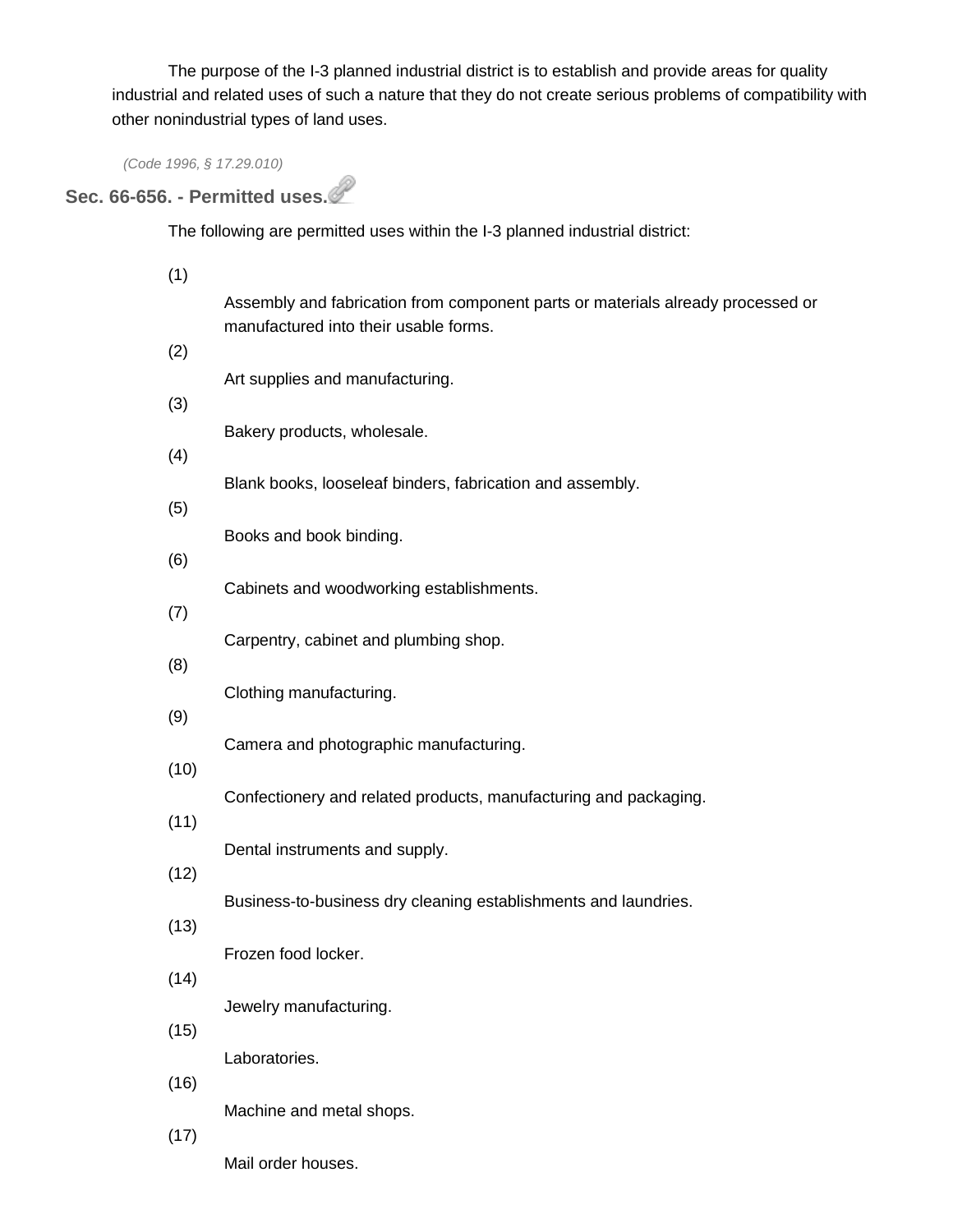| (18) |                                                                      |
|------|----------------------------------------------------------------------|
| (19) | Manufacturing, wholesaling, warehousing, and related establishments. |
|      | Medical and surgical instrument manufacturing and supply.            |
| (20) |                                                                      |
| (21) | Optical manufacturing and assembly.                                  |
| (22) | Printing and publishing establishments.                              |
|      | Radio, television, and computer assembly and parts fabrication.      |
| (23) |                                                                      |
| (24) | Telephone and telegraph manufacturing and assembly.                  |
|      | Temperature control manufacturing and assembly.                      |
| (25) | Construction-related business.                                       |
| (26) |                                                                      |
|      | Uses similar to the above uses.                                      |
|      | (Code 1996, § 17.29.020)                                             |

### **Sec. 66-657. - Accessory uses.**

The following are permitted accessory uses in the I-3 planned industrial district:

(1)

Commercial or business buildings and structures for a use accessory to the principal use, but shall not exceed 30 percent of the gross floor area of the principal use and shall be located on the same parcel as the principal use.

(2)

Off-street parking as regulated by [section](http://library.municode.com/HTML/14040/level3/COOR_CH66ZO_ARTVIIOREPALO.html#COOR_CH66ZO_ARTVIIOREPALO_S66-848PU) 66-848 et seq.

(3)

Off-street loading as regulated by [section](http://library.municode.com/HTML/14040/level3/COOR_CH66ZO_ARTVIIOREPALO.html#COOR_CH66ZO_ARTVIIOREPALO_S66-848PU) 66-848 et seq.

(4)

Fencing, screening and landscaping as permitted and regulated by [section](http://library.municode.com/HTML/14040/level3/COOR_CH66ZO_ARTXFESCLA.html#COOR_CH66ZO_ARTXFESCLA_S66-970PU) 66-970 et seq.

(5)

Signs as regulated by [section](http://library.municode.com/HTML/14040/level3/COOR_CH66ZO_ARTVISI.html#COOR_CH66ZO_ARTVISI_S66-821PU) 66-821 et seq.

(6)

Essential services.

(7)

Essential service buildings of 1,000 square feet or less.

*(Code 1996, § 17.29.030)*

**Sec. 66-658. - Conditional uses.**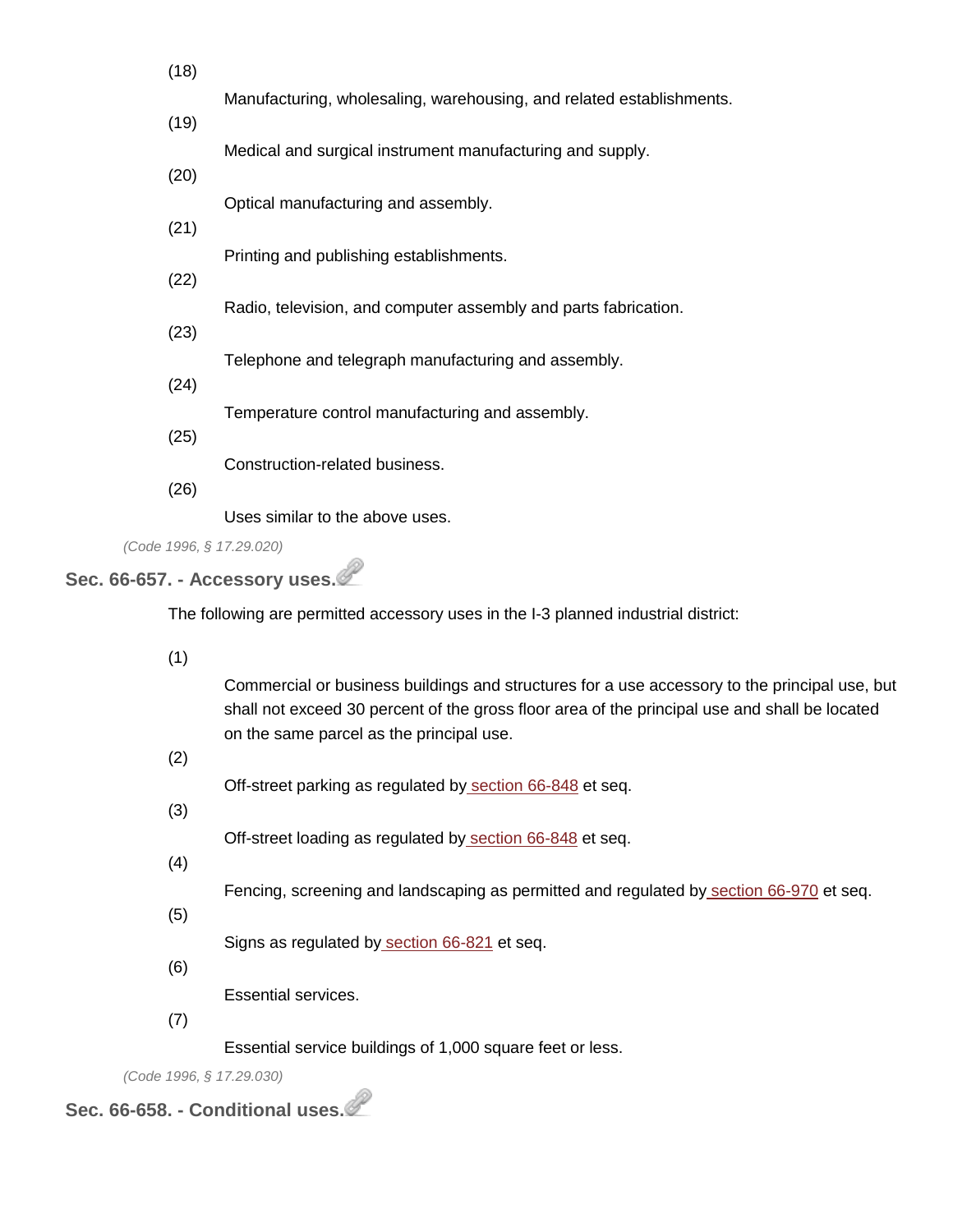The following are conditional uses in the I-3 planned industrial district that require a conditional use permit based upon procedures set forth in and regulated by [section](http://library.municode.com/HTML/14040/level4/COOR_CH66ZO_ARTIIADEN_DIV2VAAPAMCOUSPE.html#COOR_CH66ZO_ARTIIADEN_DIV2VAAPAMCOUSPE_S66-62PLCOPODU) 66-62 et seq.:

(1) Multiple principal buildings on a lot of record.

(2)

- Greenhouse and plant husbandry.
- (3)

Industrial research laboratories.

(4)

Laboratories, instrument testing and medical.

(5)

Precision instrument manufacturing.

(6)

Plastic manufacturing/molding.

(7)

Plumbing fixture and equipment wholesale.

(8)

Printing plants.

(9)

Outdoor storage. Expansion of outdoor storage shall require a conditional use permit unless the proposed expansion was specifically identified in the original conditional use permit application regarding location, size, use, screening, paving and storage types.

(10)

Uses similar to the above described conditional uses.

(11)

Limited recreational facilities on the perimeter of the park.

(12)

Industrial planned unit developments as regulated by [section](http://library.municode.com/HTML/14040/level4/COOR_CH66ZO_ARTVDIDIRE_DIV21PUPLUNDE.html#COOR_CH66ZO_ARTVDIDIRE_DIV21PUPLUNDE_S66-788PU) 66-788 et seq.

*(Code 1996, § 17.29.040; Ord. No. 102, § 1 (17.29.045), 10-24-2005; Ord. No. 153-10, § 1, 8-9-2010)*

# **Sec. 66-659. - Area and bulk regulations.**

Area and bulk regulations in the I-3 planned industrial district shall be as follows:

(1)

Lot area:

a.

Minimum of 10,000 square feet for lots with municipal utilities.

b.

Minimum of ten acres for lots without municipal utilities.

(2)

Lot width at front yard setback line:

a.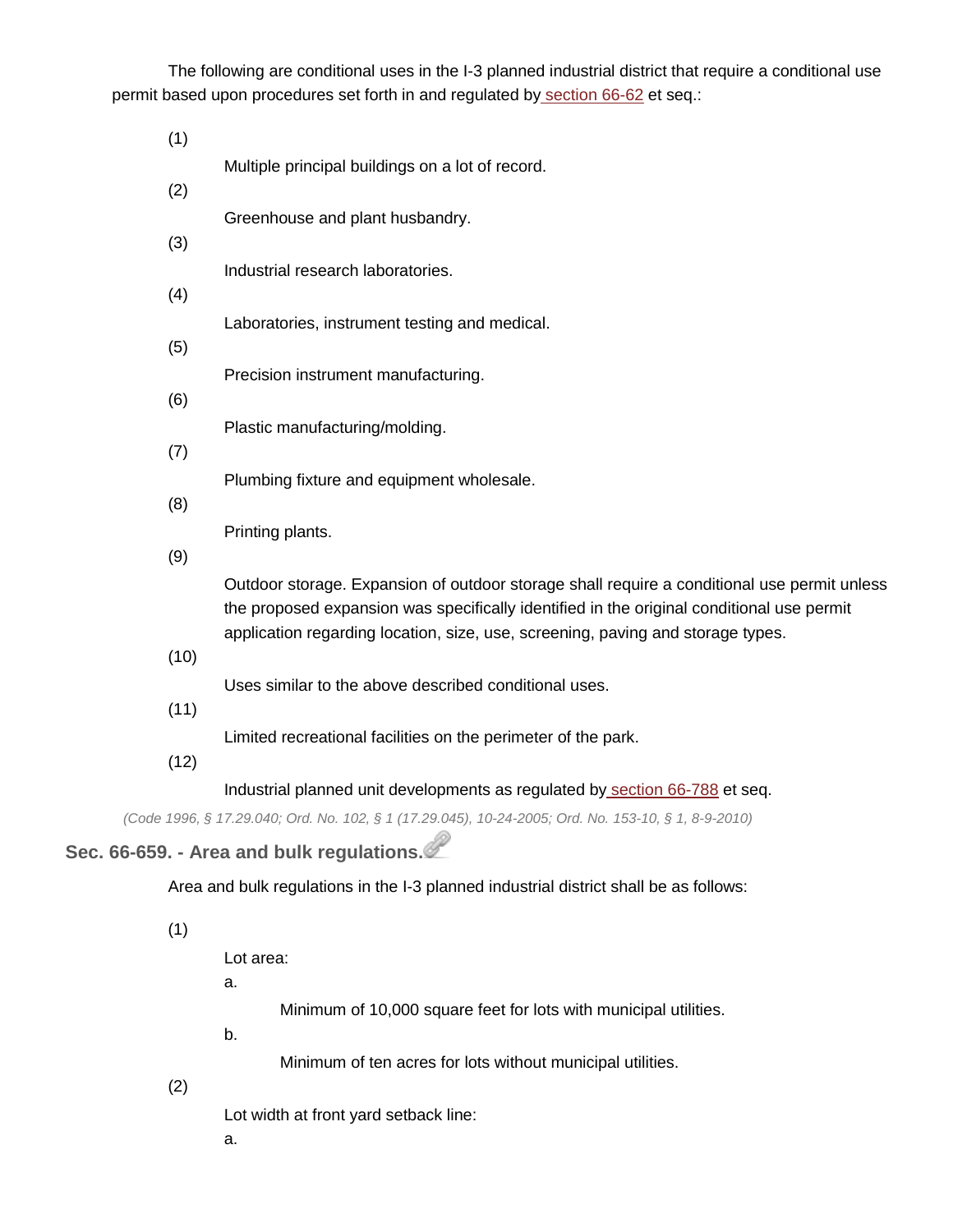Minimum of 100 feet for lots with municipal utilities.

b.

Minimum of 300 feet for lots without municipal utilities.

(3)

Minimum lot depth:

a.

100 feet for lots with municipal utilities.

b.

300 feet for lots without municipal utilities.

(4)

Yard dimensions:

a.

Front yard setback:

1.

20 feet from the lot line or road right-of-way if applicable for lots with municipal utilities.

2.

50 feet for lots without municipal utilities.

b.

Side yard setback (each side):

1.

Minimum of 20 feet from the lot line for lots with municipal utilities.

2.

Minimum of 50 feet from the lot line for lots without municipal utilities.

### c.

Rear yard setback:

1.

Minimum of 20 feet from the lot line for lots with municipal utilities.

2.

Minimum of 50 feet from the lot line for lots without municipal utilities.

(5)

Maximum building height: 45 feet.

#### (6)

Maximum impervious area: 75 percent.

#### (7)

Wetland setback:

a.

A 20-foot natural buffer shall be maintained adjacent to all wetlands on lots created after the adoption of this chapter.

b.

A minimum 40-foot setback is required for all structures adjacent to all wetlands on lots created after the adoption of this chapter.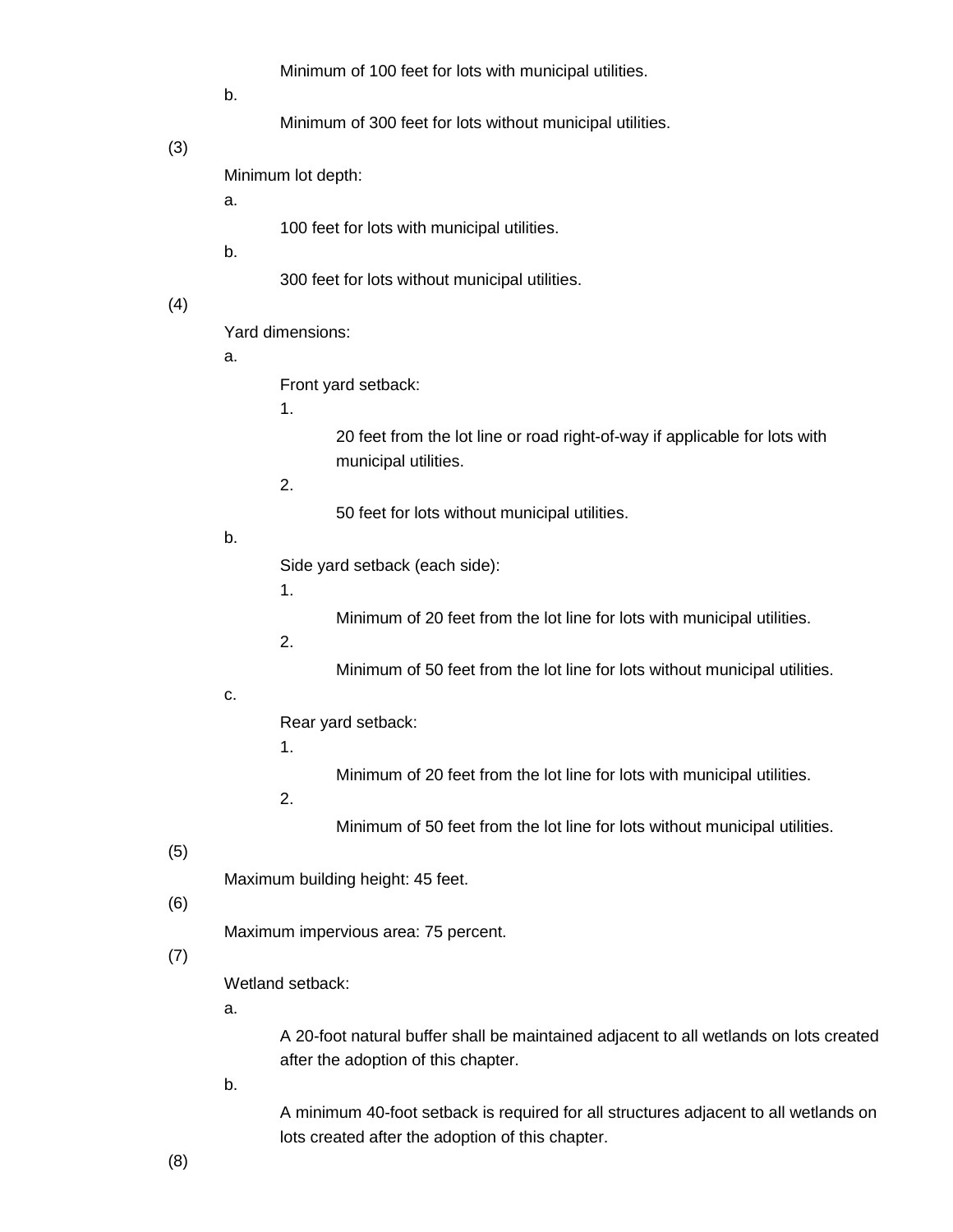Floor elevation:

a.

The lowest floor elevation for new or redevelopment will be three feet above the highest known groundwater level.

b.

The lowest floor elevation for new or redevelopment will be two feet above the 100 year flood elevation.

*(Code 1996, § 17.29.050; Ord. No. 153-10, § 1, 8-9-2010)*

**Sec. 66-660. - Fencing, screening, and landscaping requirements.**

The fencing, screening and landscaping requirements in [section](http://library.municode.com/HTML/14040/level3/COOR_CH66ZO_ARTXFESCLA.html#COOR_CH66ZO_ARTXFESCLA_S66-970PU) 66-970 et seq. shall apply to all developments in the I-3 planned industrial district.

*(Code 1996, § 17.29.060)*

**Sec. 66-661. - Required parking.**

For permitted uses, four parking spaces per 1,000 square feet of gross floor area of all principal and accessory structures shall be provided and maintained unless otherwise regulated in [section](http://library.municode.com/HTML/14040/level3/COOR_CH66ZO_ARTVIIOREPALO.html#COOR_CH66ZO_ARTVIIOREPALO_S66-848PU) 66-848 et seq.

*(Code 1996, § 17.29.070)*

**Sec. 66-662. - Performance standards.**

All uses allowed in the I-3 planned industrial district shall comply with all applicable federal, state and local nuisance and pollution laws, ordinances and regulations.

*(Code 1996, § 17.29.080)*

## **Sec. 66-663. - Design standards.**

All structures in this zoning district must meet the city design guidelines and be approved by the city design committee.

*(Code 1996, § 17.29.090; Ord. No. 153-10, § 1, 8-9-2010)*

# **Sec. 66-664. - Screening.**

(a)

All outside storage requires a conditional use permit and, in addition to any other conditions imposed by the governing authority, must be screened.

(b)

All screening shall have gates or other means of blocking vision through access points. Gates shall match screening and be properly maintained.

(c)

All vehicles in excess of three-quarter ton capacity or equipment, shall be screened with an eight foot high fence of 90 percent opacity. Storage shall not be allowed in trucks, trailers, or similar containers.

*(Code 1996, § 17.29.100)*

**Sec. 66-665. - Paved surface.**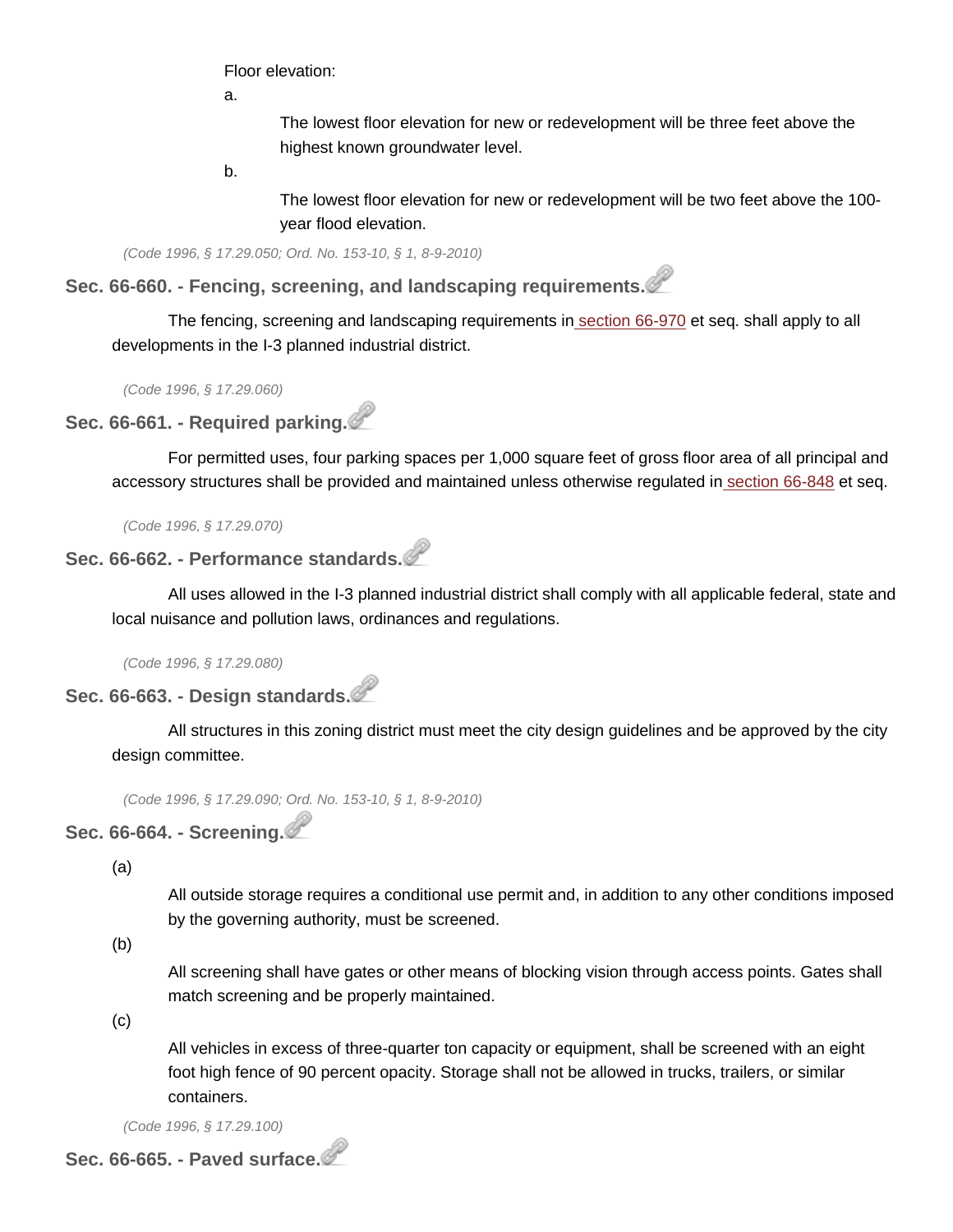All vehicular driving and parking areas shall be paved and be surrounded with poured-in-place concrete curb and gutter, except in special circumstances such as off-road heavy equipment storage areas or contractor (nonretail) material storage areas with approval by the planning commission.

*(Code 1996, § 17.29.110)*

### **Sec. 66-666. - Waste.**

(a)

All solid waste materials, debris, refuse, or garbage shall be kept within a completely enclosed building or properly contained in closed containers and stored in racks designed for such purposes. All liquid wastes containing any organic or toxic matter shall be discharged in a manner prescribed by the governing authority.

(b)

All waste shall be placed in containers or enclosures in a manner not constituting a nuisance by reason of wind-litter, disorderly appearance, or abnormal fire hazard.

(c)

All waste containers or racking not in an enclosed building shall be completely screened for its full height but not less than eight feet.

(d)

No outside incinerators or trash burners shall be installed, erected or utilized on any lot.

*(Code 1996, § 17.29.120)*

# **Sec. 66-667. - Nonpermitted buildings and temporary buildings.**

(a)

No trailer, basement, tent, shack, garage, barn or other out-building shall at any time be used for human habitation, temporarily or permanently; nor shall any structure of temporary character be maintained upon a building site, except as temporarily incidental to building construction.

(b)

Temporary construction trailers used in conjunction with a building project are not considered temporary buildings and therefore are permitted during construction.

(c)

No temporary buildings and structures for any purpose shall be erected on the site without written approval from the city.

(d)

Temporary structures will only be approved for extenuating circumstances. One year after construction begins, all temporary buildings and their supporting systems shall be removed from the site and the original site improvements returned to their original condition.

*(Code 1996, § 17.29.130)*

**Sec. 66-668. - Maintenance of vacant lots or tracts.**

All owners of vacant lots or tracts shall keep them clean, mowed, and maintained in a manner that will not depreciate other property value.

*(Code 1996, § 17.29.140)*

**Sec. 66-669. - Minimum development value.**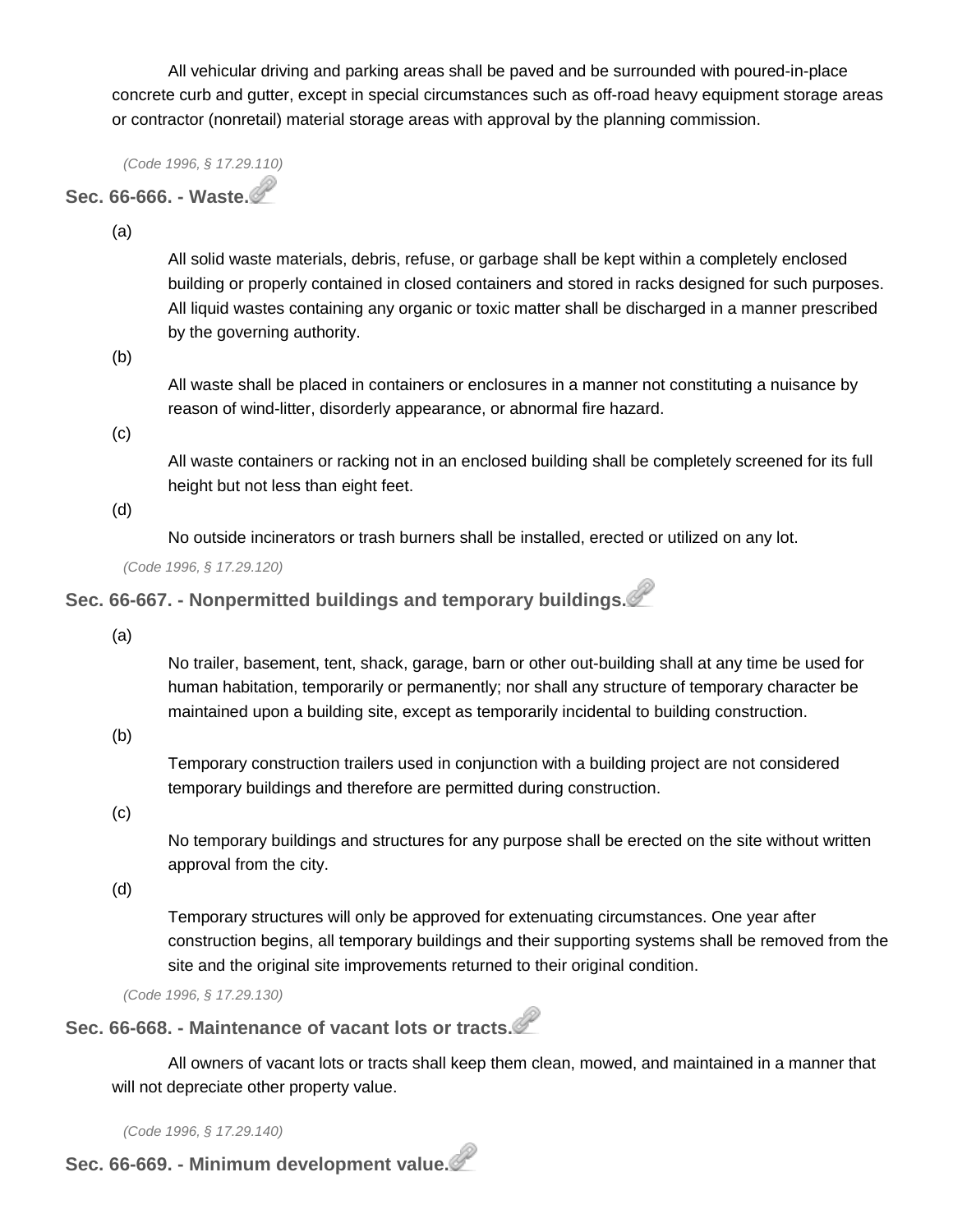Minimum market value of each improved lot of record, including land, shall be \$350,000.00 for lots one acre or larger in size. Minimum market value of each improved lot of record, including land, shall be \$150,000.00 for lots less than one acre in size.

*(Code 1996, § 17.29.150)*

**Sec. 66-670. - Reserved.**

**DIVISION 17. - I-4 INDUSTRIAL DISTRICT [\[30\]](http://library.municode.com/HTML/14040/level4/COOR_CH66ZO_ARTVDIDIRE_DIV17INDI.html#fn_30)**

[Sec. 66-671. -](http://library.municode.com/HTML/14040/level4/COOR_CH66ZO_ARTVDIDIRE_DIV17INDI.html#COOR_CH66ZO_ARTVDIDIRE_DIV17INDI_S66-671PU) Purpose. [Sec. 66-671.5. -](http://library.municode.com/HTML/14040/level4/COOR_CH66ZO_ARTVDIDIRE_DIV17INDI.html#COOR_CH66ZO_ARTVDIDIRE_DIV17INDI_S66-671.5PEUS) Permitted uses. Sec. 66-672. - [Accessory uses.](http://library.municode.com/HTML/14040/level4/COOR_CH66ZO_ARTVDIDIRE_DIV17INDI.html#COOR_CH66ZO_ARTVDIDIRE_DIV17INDI_S66-672ACUS) Sec. 66-672.5. - [Conditional uses.](http://library.municode.com/HTML/14040/level4/COOR_CH66ZO_ARTVDIDIRE_DIV17INDI.html#COOR_CH66ZO_ARTVDIDIRE_DIV17INDI_S66-672.5COUS) Sec. 66-673. - [Area and bulk regulations.](http://library.municode.com/HTML/14040/level4/COOR_CH66ZO_ARTVDIDIRE_DIV17INDI.html#COOR_CH66ZO_ARTVDIDIRE_DIV17INDI_S66-673ARBURE) Sec. 66-673.5. - [Screening and landscaping requirements.](http://library.municode.com/HTML/14040/level4/COOR_CH66ZO_ARTVDIDIRE_DIV17INDI.html#COOR_CH66ZO_ARTVDIDIRE_DIV17INDI_S66-673.5SCLARE) Sec. 66-674. - [Required parking.](http://library.municode.com/HTML/14040/level4/COOR_CH66ZO_ARTVDIDIRE_DIV17INDI.html#COOR_CH66ZO_ARTVDIDIRE_DIV17INDI_S66-674REPA) Sec. 66-674.5. - [Performance standards.](http://library.municode.com/HTML/14040/level4/COOR_CH66ZO_ARTVDIDIRE_DIV17INDI.html#COOR_CH66ZO_ARTVDIDIRE_DIV17INDI_S66-674.5PEST) Sec. 66-675. - [Design standards.](http://library.municode.com/HTML/14040/level4/COOR_CH66ZO_ARTVDIDIRE_DIV17INDI.html#COOR_CH66ZO_ARTVDIDIRE_DIV17INDI_S66-675DEST) [Secs. 66-676—66-696. -](http://library.municode.com/HTML/14040/level4/COOR_CH66ZO_ARTVDIDIRE_DIV17INDI.html#COOR_CH66ZO_ARTVDIDIRE_DIV17INDI_SS66-676--66-696RE) Reserved.

**Sec. 66-671. - Purpose.**

The purpose of the I-4 industrial district is to establish and preserve areas for industrial development including manufacturing, fabrication, packaging, assembly, warehouse, and distribution, as well as related uses of such a nature that they do not create serious problems of compatibility with other kinds of land uses.

*(Ord. No. 121-08, § 1, 3-10-2008)*

#### **Sec. 66-671.5. - Permitted uses.**

The following are permitted uses within the I-4 industrial district:

(1)

Manufacturing operations.

(2)

Fabrication operations.

(3)

Assembly operations.

(4)

Warehouse operations.

(5)

Distribution operations.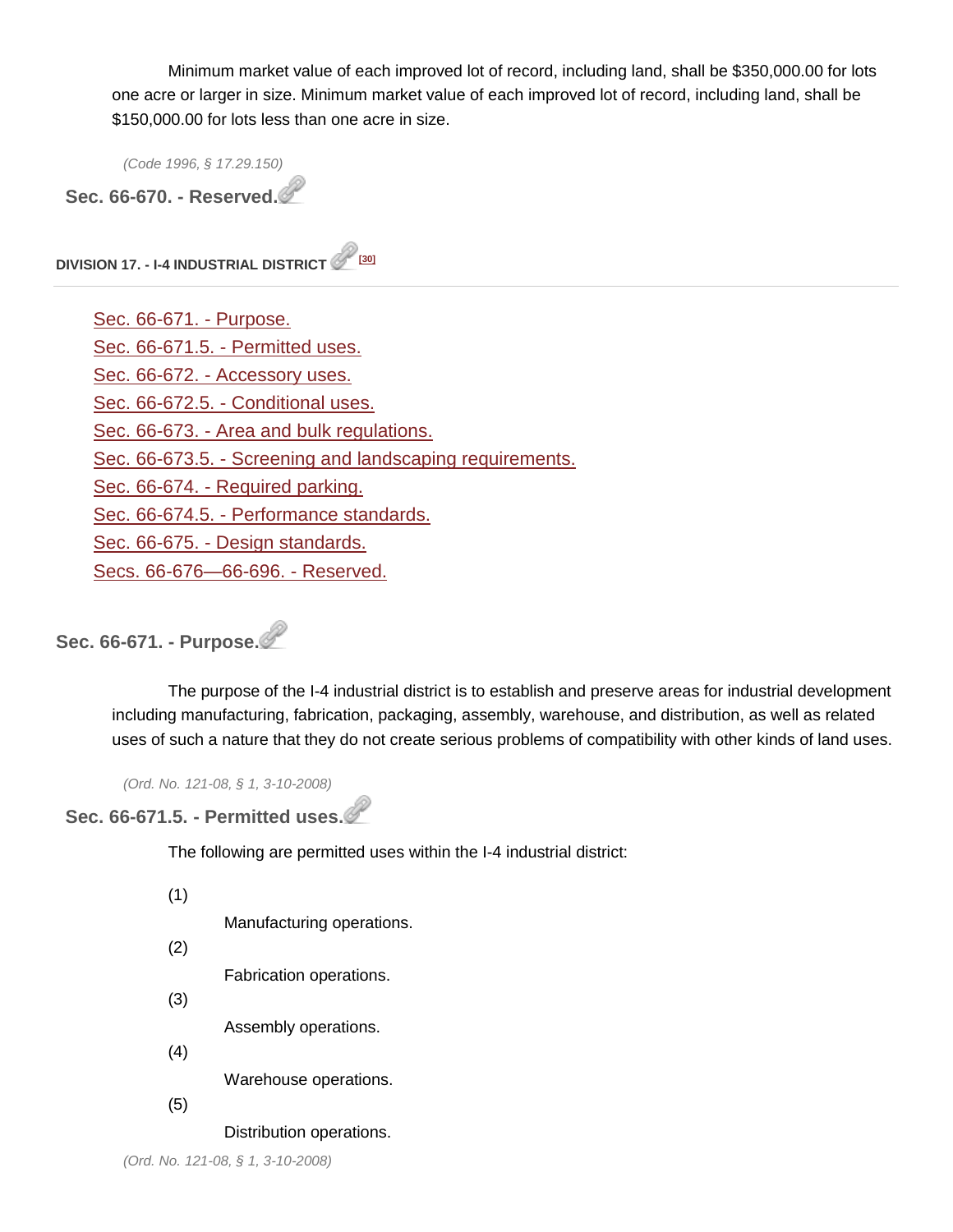### **Sec. 66-672. - Accessory uses.**

The following are permitted accessory uses in the I-4 industrial district:

| (1) |                                                                                                                                                                           |
|-----|---------------------------------------------------------------------------------------------------------------------------------------------------------------------------|
|     | Commercial or business buildings and structures for a use accessory to the principal use but<br>shall not exceed 30 percent of the gross floor area of the principle use. |
| (2) |                                                                                                                                                                           |
|     | Off-street parking as regulated by section 66-848 et seq.                                                                                                                 |
| (3) |                                                                                                                                                                           |
| (4) | Off-street loading as regulated by section 66-848 et seq.                                                                                                                 |
|     | Fencing, screening and landscaping as permitted and regulated by section 66-970 et seq.                                                                                   |
| (5) |                                                                                                                                                                           |
| (6) | Signs as regulated by section 66-821 et seq.                                                                                                                              |
|     | Essential services.                                                                                                                                                       |
| (7) |                                                                                                                                                                           |
|     | Essential service buildings of 1,000 square feet or less.                                                                                                                 |

*(Ord. No. 121-08, § 1, 3-10-2008; Ord. No. 153-10, § 1, 8-9-2010)*

# **Sec. 66-672.5. - Conditional uses.**

The following are conditional uses in the I-4 industrial district that require a conditional use permit based upon procedures set forth in and regulated by [section](http://library.municode.com/HTML/14040/level4/COOR_CH66ZO_ARTIIADEN_DIV2VAAPAMCOUSPE.html#COOR_CH66ZO_ARTIIADEN_DIV2VAAPAMCOUSPE_S66-62PLCOPODU) 66-62 et seq.:

(1)

Multiple principal buildings on a lot of record.

(2)

Antenna for radio or television broadcasting.

(3)

Radio and television, transmitting station.

(4)

Cellular and digital telephone towers.

(5)

Outdoor storage shall be a conditional use permit. The screening shall be an opaque wall constructed of the same masonry materials as the building. Materials stored outdoors shall not exceed the height of the wall. An annual renewal of the conditional use permit shall be required to assure compliance.

(6)

Industrial planned unit developments as regulated in [section](http://library.municode.com/HTML/14040/level4/COOR_CH66ZO_ARTVDIDIRE_DIV16PLINDI.html#COOR_CH66ZO_ARTVDIDIRE_DIV16PLINDI_S66-655PU) 66-655 et seq.

(7)

Buildings containing offices for professional and other service industries, as well as headquarters for businesses and corporations.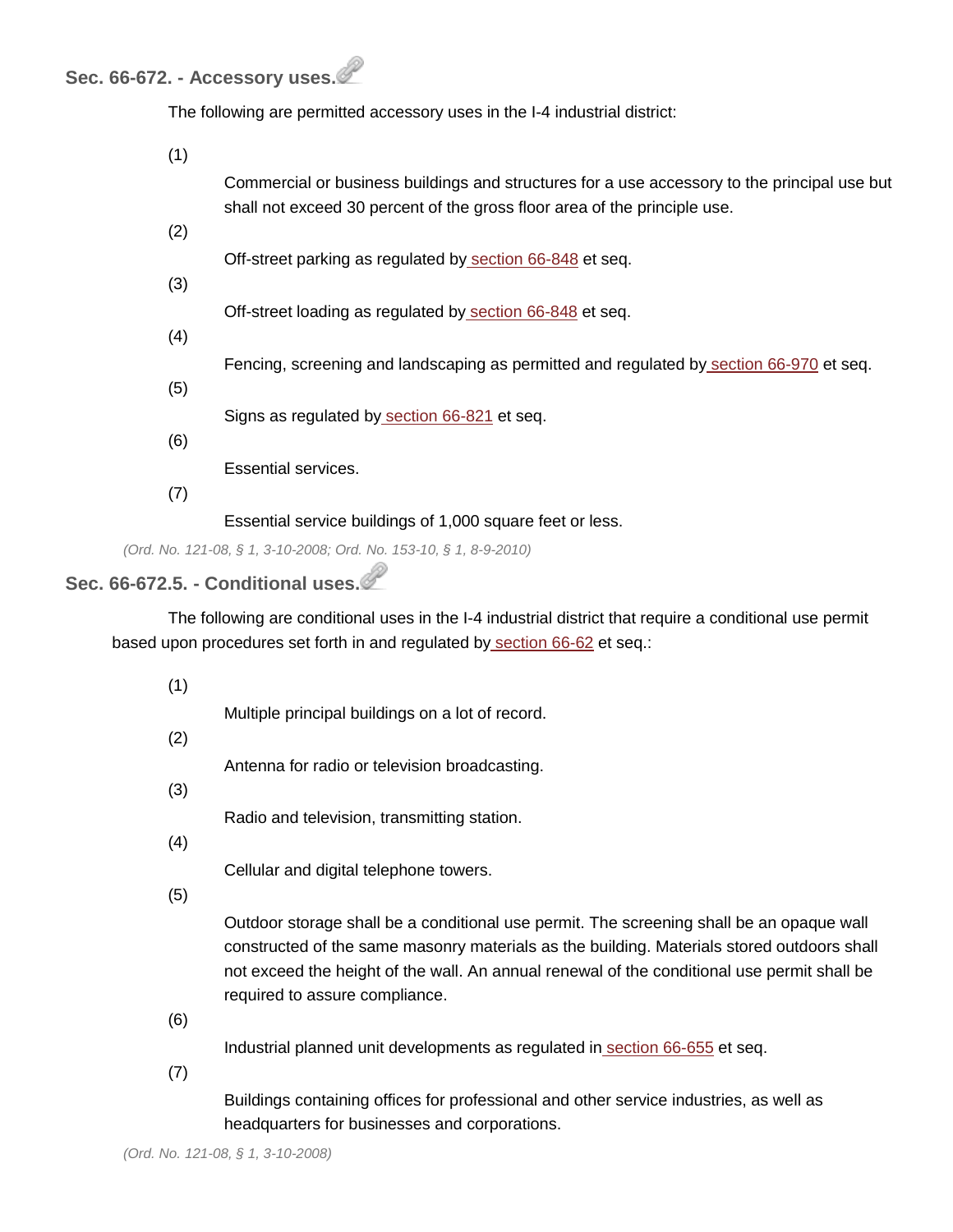# **Sec. 66-673. - Area and bulk regulations.**

| Area and bulk regulations in the I-4 industrial district are as follows: |  |
|--------------------------------------------------------------------------|--|
|                                                                          |  |

(1)

Lot area:

a.

- Minimum of 10,000 square feet for lots with municipal utilities.
- b.
- Minimum of ten acres for lots without municipal utilities.

#### (2)

Lot width at front yard setback line:

a.

- Minimum of 100 feet for lots with municipal utilities.
- b.

Minimum of 300 feet for lots without municipal utilities.

#### (3)

Lot depth:

a.

Minimum of 100 feet for lots with municipal utilities.

#### b.

Minimum of 300 feet for lots without municipal utilities.

#### (4)

Yard dimensions:

#### a.

Front yard setback:

1.

20 feet from the lot line or road ROW for lots with municipal utilities.

2.

50 feet from the lot line or road ROW for lots without municipal utilities.

#### b.

Side yard setback (each side):

1.

Minimum of 20 feet from the lot line for lots with municipal utilities.

2.

Minimum of 50 feet from the lot line for lots without municipal utilities.

#### c.

Rear yard setback:

1.

Minimum of 20 feet from the lot line for lots with municipal utilities.

2.

Minimum of 50 feet from the lot line for lots without municipal utilities.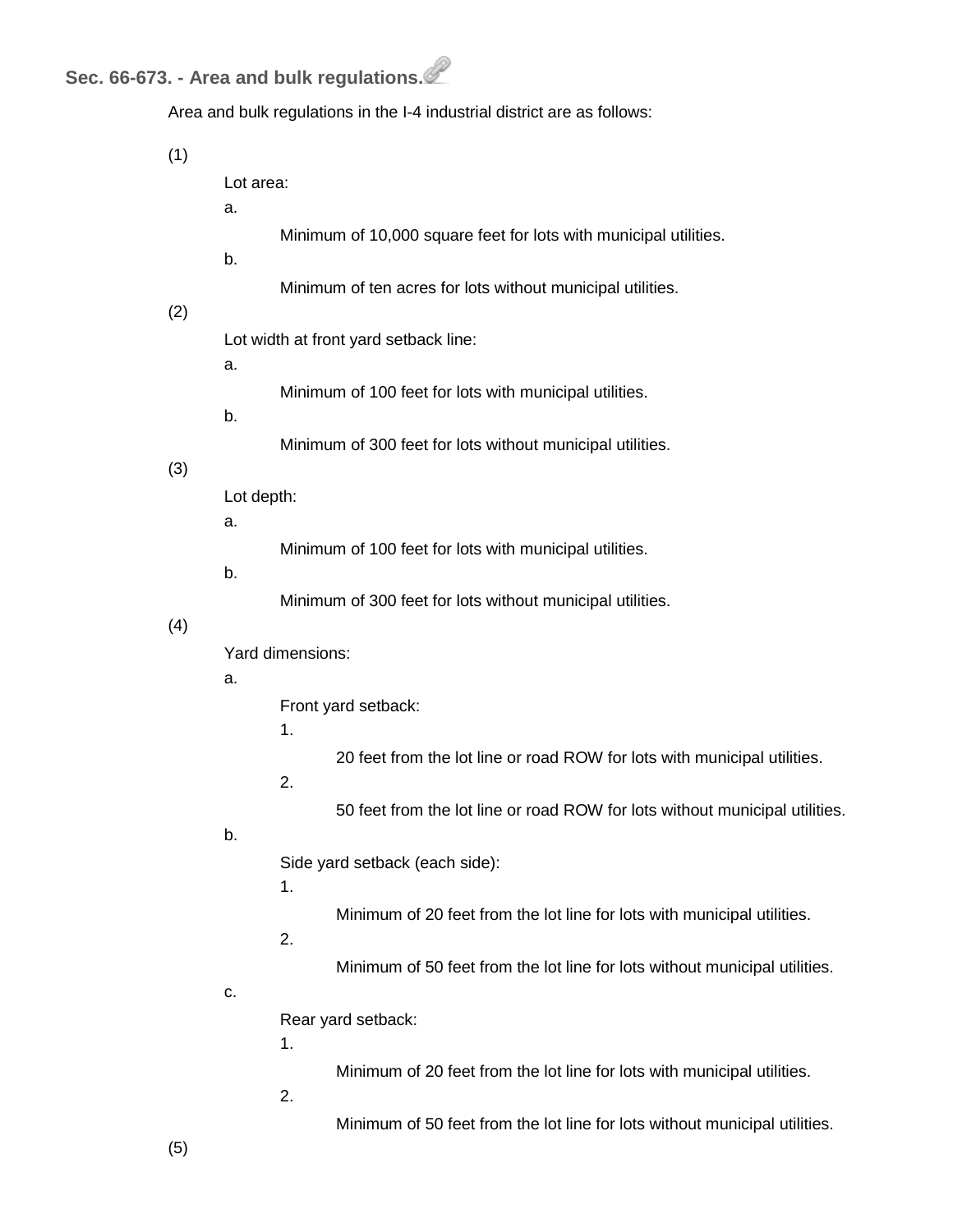Maximum building height: 45 feet

(6)

Maximum impervious area: 90 percent

(7)

Wetland setback:

a.

A 20-foot natural buffer shall be maintained adjacent to all wetlands on lots created after the adoption of this chapter.

b.

A minimum 40-foot setback is required for all structures adjacent to all wetlands on lots created after the adoption of this chapter.

(8)

Floor elevation:

a.

The lowest floor elevation for new or redevelopment will be three feet above the highest known groundwater level.

b.

The lowest floor elevation for new or redevelopment will be two feet above the 100 year flood elevation.

*(Ord. No. 121-08, § 1, 3-10-2008; Ord. No. 153-10, § 1, 8-9-2010)*

# **Sec. 66-673.5. - Screening and landscaping requirements.**

The screening and landscaping requirements in [section](http://library.municode.com/HTML/14040/level3/COOR_CH66ZO_ARTXFESCLA.html#COOR_CH66ZO_ARTXFESCLA_S66-970PU) 66-970 et seq. shall apply to all developments in the I-4 industrial district.

*(Ord. No. 121-08, § 1, 3-10-2008)*

# **Sec. 66-674. - Required parking.**

For development including manufacturing, fabrication, packaging, and assembly uses, one parking space per 300 square feet of gross floor area or 1.25 spaces for each employee per shift shall be provided and maintained.

For warehouse and distribution uses, one parking space per 2,000 square feet of gross floor area or 1.25 spaces for each employee per shift shall be provided and maintained.

If the applicant chooses the lesser number of parking spaces then a proof of parking plan will need to be submitted and approved to assure the larger standard can be met if additional parking is needed later.

*(Ord. No. 121-08, § 1, 3-10-2008)*

#### **Sec. 66-674.5. - Performance standards.**

All uses allowed in the I-4 industrial district shall comply with all applicable federal, state and local nuisance and pollution laws, ordinances and regulations.

*(Ord. No. 121-08, § 1, 3-10-2008)*

**Sec. 66-675. - Design standards.**